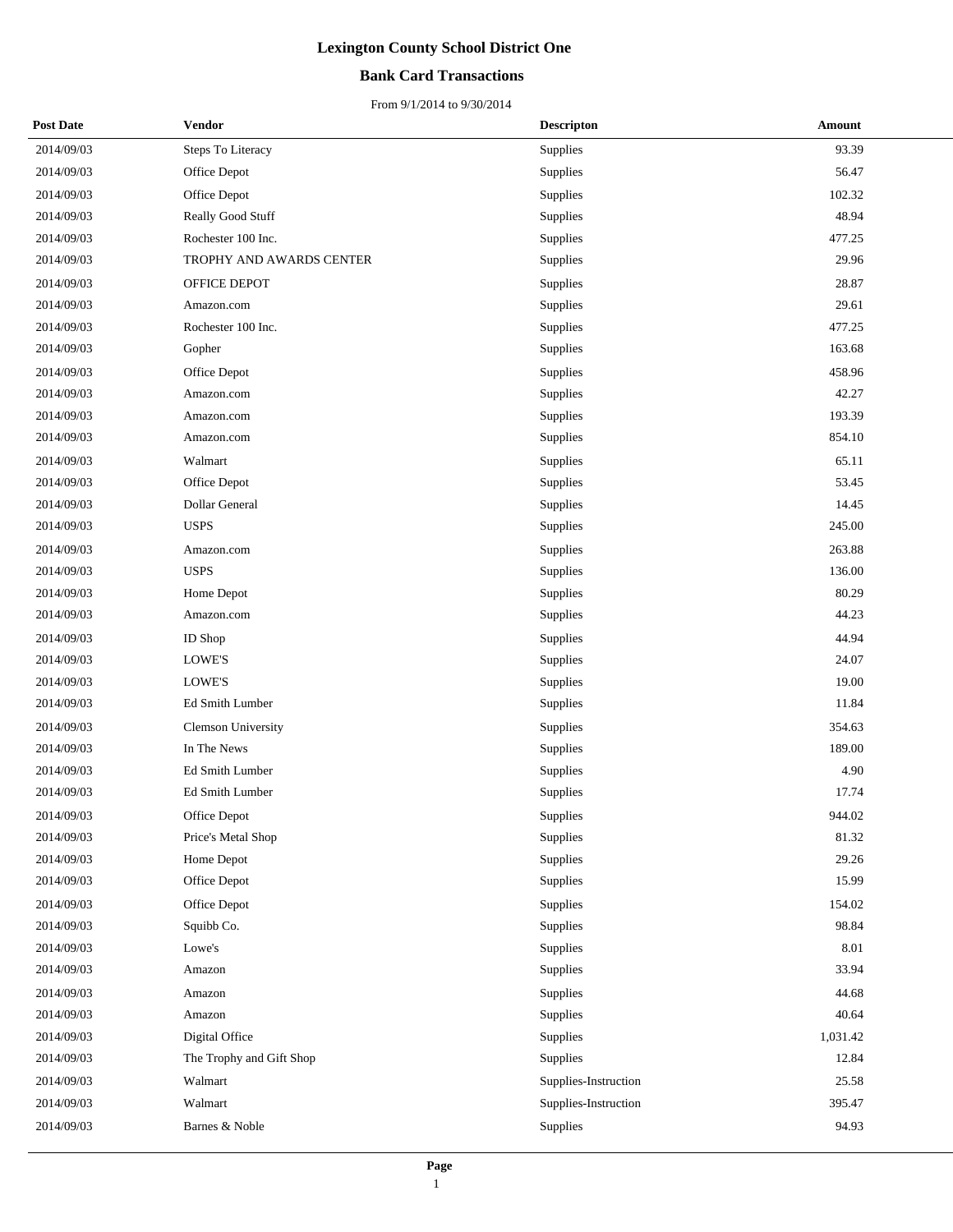#### **Bank Card Transactions**

| <b>Post Date</b> | Vendor                         | <b>Descripton</b>          | Amount  |
|------------------|--------------------------------|----------------------------|---------|
| 2014/09/03       | Office Depot                   | Supplies                   | 65.09   |
| 2014/09/03       | Amazon                         | Supplies                   | 117.78  |
| 2014/09/03       | Follett                        | <b>Library Books</b>       | 46.62   |
| 2014/09/03       | Barnes & Noble                 | <b>Supplies</b>            | 41.43   |
| 2014/09/03       | National Association for Gifte | Dues and Fees              | 151.00  |
| 2014/09/03       | <b>ASTD</b>                    | Dues and Fees              | 229.00  |
| 2014/09/03       | <b>Byrdseed TV</b>             | Dues and Fees              | 75.00   |
| 2014/09/03       | Target                         | <b>Supplies</b>            | 61.12   |
| 2014/09/03       | Office Depot                   | Supplies                   | 32.09   |
| 2014/09/03       | Best Buy                       | Supplies                   | 32.09   |
| 2014/09/03       | Best Buy                       | <b>Technology Supplies</b> | 106.99  |
| 2014/09/03       | Survey Monkey.com              | <b>Technology Supplies</b> | 52.00   |
| 2014/09/03       | <b>USGBC SCChapter.org</b>     | Dues and Fees              | 50.00   |
| 2014/09/03       | US Green Building Council      | Dues and Fees              | 70.00   |
| 2014/09/03       | <b>ENTERPRISE</b>              | Travel                     | 123.44  |
| 2014/09/03       | <b>ENTERPRISE</b>              | Travel                     | 123.44  |
| 2014/09/03       | <b>ENTERPRISE</b>              | Travel                     | 123.44  |
| 2014/09/03       | Amazon.com                     | Supplies                   | 113.88  |
| 2014/09/03       | Office Depot                   | Supplies                   | 42.48   |
| 2014/09/03       | Wal Mart                       | Supplies                   | 43.71   |
| 2014/09/03       | Wal-Mart                       | Supplies                   | 42.77   |
| 2014/09/03       | Derrick's Service Center       | Supplies                   | 125.00  |
| 2014/09/03       | Home Depot                     | Supplies                   | 10.02   |
| 2014/09/03       | Ed Smith Lumber                | Supplies                   | 112.87  |
| 2014/09/03       | Ed Smith Lumber                | Supplies                   | 30.45   |
| 2014/09/03       | LOWE's                         | Supplies                   | 106.89  |
| 2014/09/03       | Derrick's Service Center       | Supplies                   | 130.00  |
| 2014/09/03       | Derrick's Service Center       | Supplies                   | 90.00   |
| 2014/09/03       | <b>EXXON MOBILE</b>            | Supplies                   | 75.01   |
| 2014/09/03       | SHERWIN WILLIAMS               | Supplies                   | 45.57   |
| 2014/09/03       | Lowe's                         | Supplies                   | 40.46   |
| 2014/09/03       | Quick Serve                    | Supplies                   | 20.01   |
| 2014/09/03       | Lowe's                         | Supplies                   | 117.50  |
| 2014/09/03       | Lowe's                         | Supplies                   | 110.41  |
| 2014/09/03       | Quick Serve                    | Supplies                   | 32.01   |
| 2014/09/03       | Carolina Carolina Convenience  | Supplies                   | 16.81   |
| 2014/09/03       | Murphy Express                 | Supplies                   | 46.69   |
| 2014/09/03       | Lowe's                         | Supplies                   | 73.67   |
| 2014/09/03       | Murphy Express                 | Supplies                   | 75.00   |
| 2014/09/03       | Lowe's                         | Supplies                   | 367.93  |
| 2014/09/03       | Coopers Corner                 | Supplies                   | 77.81   |
| 2014/09/03       | Lowes                          | Supplies                   | 70.34   |
| 2014/09/03       | Shoppe                         | Supplies                   | 63.94   |
| 2014/09/03       | Lowes                          | Supplies                   | 25.50   |
| 2014/09/03       | Lowes                          | Supplies                   | $-5.22$ |
|                  |                                |                            |         |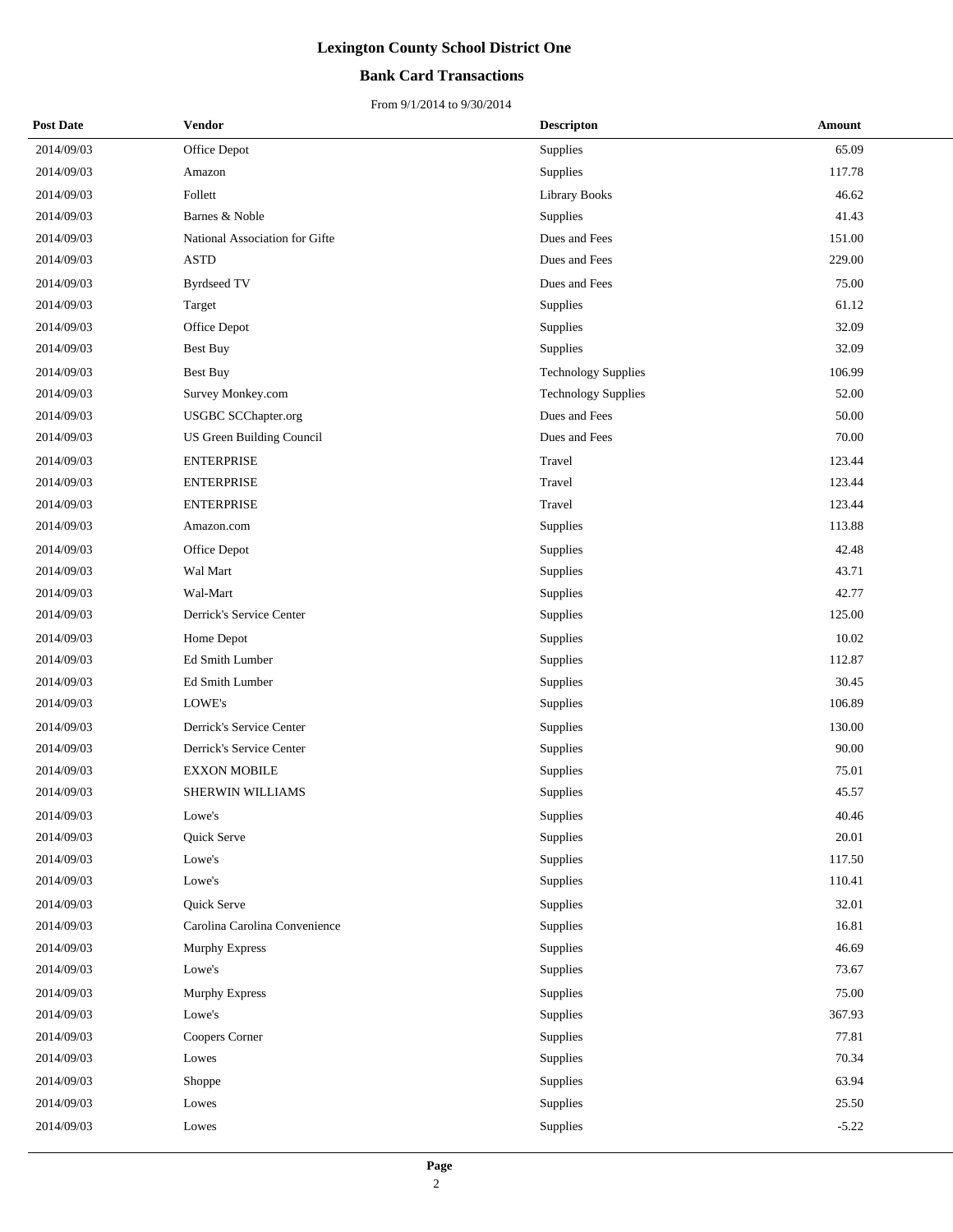#### **Bank Card Transactions**

| <b>Post Date</b> | <b>Vendor</b>                  | <b>Descripton</b>         | Amount  |
|------------------|--------------------------------|---------------------------|---------|
| 2014/09/03       | Lowes                          | Supplies                  | 32.07   |
| 2014/09/03       | Exxon Mobil                    | Supplies                  | 45.79   |
| 2014/09/03       | Lowes                          | Supplies                  | 7.90    |
| 2014/09/03       | Exxon Mobile/Pitt Stop         | Supplies                  | 79.65   |
| 2014/09/03       | Quia Web                       | Software Renewal/Agreemen | 49.00   |
| 2014/09/03       | Mac Papers                     | Supplies                  | 413.45  |
| 2014/09/03       | Office Depot                   | Supplies                  | 25.02   |
| 2014/09/03       | Best Buy                       | Supplies                  | 139.08  |
| 2014/09/03       | Office Depot                   | Supplies                  | 60.43   |
| 2014/09/03       | <b>Barnes</b> and Noble        | Periodicals               | $-8.04$ |
| 2014/09/03       | The State Paper                | Periodicals               | 8.95    |
| 2014/09/03       | Laminex                        | Periodicals               | 399.32  |
| 2014/09/03       | Digital Conference             | Periodicals               | 20.00   |
| 2014/09/03       | Bi-Lo                          | Periodicals               | 14.17   |
| 2014/09/03       | <b>AMAZON</b>                  | Supplies                  | 139.00  |
| 2014/09/03       | <b>AMAZON</b>                  | Supplies                  | 91.54   |
| 2014/09/03       | <b>DOLLAR TREE</b>             | Supplies                  | 17.12   |
| 2014/09/03       | <b>DOLLAR TREE</b>             | Supplies                  | 32.10   |
| 2014/09/03       | WALMART                        | Supplies                  | 48.09   |
| 2014/09/03       | OFFICE DEPOT                   | Printing and Binding      | 140.81  |
| 2014/09/03       | OFFICE DEPOT                   | Supplies                  | 21.39   |
| 2014/09/03       | <b>ENTERPRISE RENTAL</b>       | Travel                    | 223.75  |
| 2014/09/03       | <b>ENTERPRISE RENTAL</b>       | Travel                    | 223.75  |
| 2014/09/03       | Amazon                         | Supplies                  | 96.90   |
| 2014/09/03       | Amazon                         | Supplies                  | 151.70  |
| 2014/09/03       | Barnes & Noble                 | Supplies                  | 173.82  |
| 2014/09/03       | Amazon                         | Supplies                  | 116.28  |
| 2014/09/03       | Amazon                         | Supplies                  | 174.42  |
| 2014/09/03       | Barnes & Noble                 | Supplies                  | 212.45  |
| 2014/09/03       | Lowes                          | Pupil Activity            | 96.77   |
| 2014/09/03       | Walmart                        | Pupil Activity            | 299.59  |
| 2014/09/03       | Office Depot                   | Pupil Activity            | 962.68  |
| 2014/09/03       | <b>Lexington Printing</b>      | Pupil Activity            | 176.55  |
| 2014/09/03       | Amazon.com                     | Pupil Activity            | 46.60   |
| 2014/09/03       | <b>Staples</b>                 | Pupil Activity            | 93.54   |
| 2014/09/03       | Office Depot                   | Pupil Activity            | 57.11   |
| 2014/09/03       | Office Depot                   | Pupil Activity            | 57.75   |
| 2014/09/03       | Village Square CPU             | Pupil Activity            | 4.06    |
| 2014/09/03       | Lego Education                 | Pupil Activity            | 171.74  |
| 2014/09/03       | Empowering Writers, LLC        | Pupil Activity            | 121.82  |
| 2014/09/03       | Best Buy                       | Pupil Activity            | 268.67  |
| 2014/09/03       | Ed Smith Lumber                | Pupil Activity            | 33.65   |
| 2014/09/03       | GoDaddy.com                    | Pupil Activity            | 135.72  |
| 2014/09/03       | Courtyard by Marriott-GRE Gree | Pupil Activity            | 244.42  |
| 2014/09/03       | Courtyard by Marriott-GRE Gree | Pupil Activity            | 122.21  |
|                  |                                |                           |         |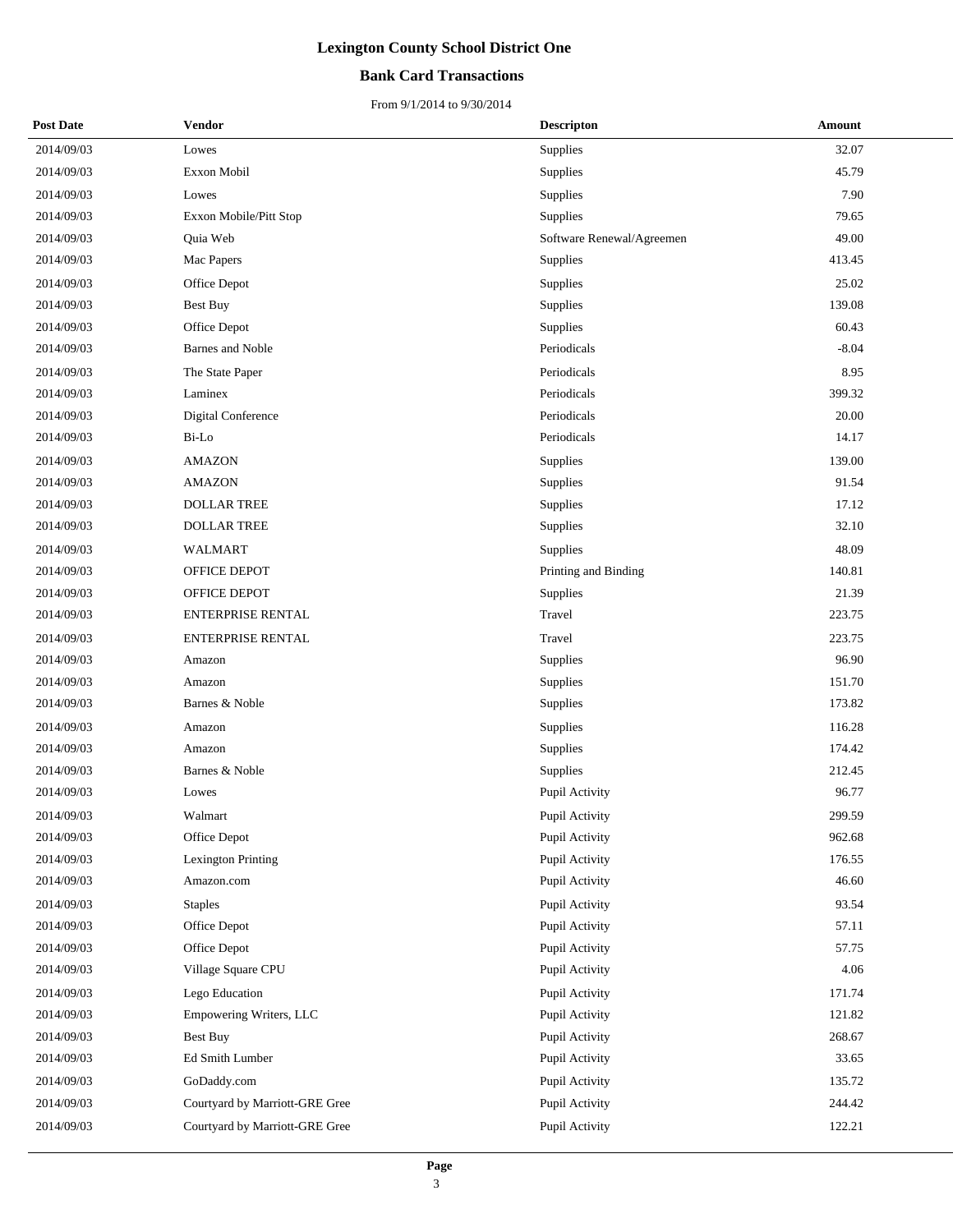#### **Bank Card Transactions**

| <b>Post Date</b> | Vendor                         | <b>Descripton</b>    | Amount    |
|------------------|--------------------------------|----------------------|-----------|
| 2014/09/03       | Courtyard by Marriott-GRE Gree | Pupil Activity       | 244.42    |
| 2014/09/03       | Courtyard by Marriott-GRE Gree | Pupil Activity       | 122.21    |
| 2014/09/03       | Courtyard by Marriott-GRE Gree | Pupil Activity       | 122.21    |
| 2014/09/03       | Courtyard by Marriott-GRE Gree | Pupil Activity       | 244.42    |
| 2014/09/03       | ExxonMobil                     | Pupil Activity       | 34.20     |
| 2014/09/03       | Ed Smith Lumber                | Pupil Activity       | 58.74     |
| 2014/09/03       | Derrick's Service Center       | Pupil Activity       | 38.24     |
| 2014/09/03       | Lowes                          | Supplies             | 238.65    |
| 2014/09/03       | Walmart                        | Supplies             | 21.40     |
| 2014/09/03       | Walmart                        | Supplies             | 119.91    |
| 2014/09/03       | <b>Customink TShirts</b>       | Supplies             | 294.40    |
| 2014/09/03       | Lowes                          | Supplies             | 7.45      |
| 2014/09/03       | Home Depot                     | Supplies             | 163.41    |
| 2014/09/03       | Musician supply                | Supplies             | 160.50    |
| 2014/09/03       | <b>Musician Supply</b>         | Supplies             | 106.98    |
| 2014/09/03       | Michaels                       | Supplies             | 51.32     |
| 2014/09/04       | Walmart                        | Supplies             | 535.42    |
| 2014/09/04       | <b>Presentation Systems</b>    | Supplies             | 583.03    |
| 2014/09/04       | office depot                   | Supplies             | 96.31     |
| 2014/09/04       | <b>Blanks USA</b>              | Supplies             | 49.95     |
| 2014/09/04       | Dollar General                 | Supplies             | 22.11     |
| 2014/09/04       | <b>Staples</b>                 | Supplies             | 96.26     |
| 2014/09/04       | Office Depot                   | Supplies             | 183.45    |
| 2014/09/04       | Office Depot                   | Supplies             | 50.90     |
| 2014/09/04       | If It's Paper                  | Supplies             | 128.53    |
| 2014/09/04       | <b>Staples</b>                 | Supplies             | 64.69     |
| 2014/09/04       | Pine Press                     | Printing and Binding | 75.77     |
| 2014/09/04       | Pine Press                     | Printing and Binding | 50.68     |
| 2014/09/04       | Wilson & Associates            | Pupil Activity       | 600.00    |
| 2014/09/04       | <b>Corner Pantry</b>           | Pupil Activity       | 19.77     |
| 2014/09/04       | Todd & Moore                   | Pupil Activity       | 98.42     |
| 2014/09/04       | Walmart                        | Pupil Activity       | 190.46    |
| 2014/09/04       | Walmart                        | Pupil Activity       | 198.93    |
| 2014/09/04       | Lowes                          | Pupil Activity       | 37.96     |
| 2014/09/08       | WM Supercenter                 | Supplies             | 30.85     |
| 2014/09/08       | Office Depot                   | Supplies             | 42.75     |
| 2014/09/08       | Amazon                         | Supplies             | 281.55    |
| 2014/09/08       | Amazon                         | Supplies             | 130.80    |
| 2014/09/08       | Amazon                         | Supplies             | 140.40    |
| 2014/09/08       | Amazon                         | Supplies             | 100.50    |
| 2014/09/08       | Office Max                     | Supplies             | 192.59    |
| 2014/09/08       | Barnes and Noble               | Supplies             | 213.51    |
| 2014/09/08       | Music in Motion                | Supplies             | 258.50    |
| 2014/09/08       | School Health Corp             | Supplies             | 411.23    |
| 2014/09/08       | Sheraton Dolphin Hotel         | Travel               | $-447.76$ |
|                  |                                |                      |           |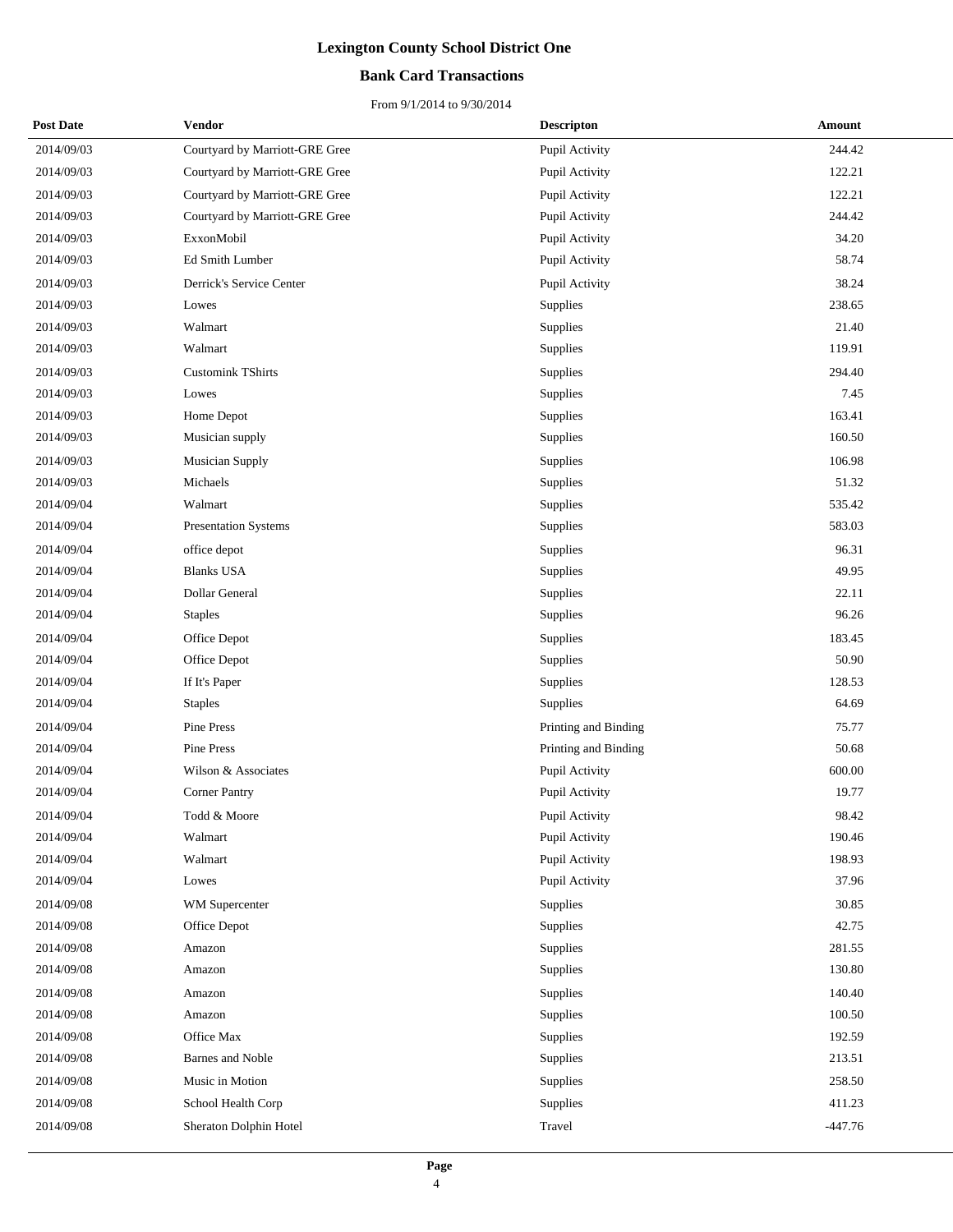#### **Bank Card Transactions**

| <b>Post Date</b> | Vendor                         | <b>Descripton</b>         | Amount    |
|------------------|--------------------------------|---------------------------|-----------|
| 2014/09/08       | Sheraton Dolphin Hotel         | Travel                    | $-671.64$ |
| 2014/09/08       | Sheraton Dolphin Hotel         | Travel                    | $-223.88$ |
| 2014/09/08       | Sandcastle Resort              | Travel                    | 420.85    |
| 2014/09/08       | Sheraton Dolphin Hoel          | Travel                    | $-671.64$ |
| 2014/09/08       | Storey's Florist               | Supplies                  | 71.70     |
| 2014/09/08       | White House Florist            | Supplies                  | 109.04    |
| 2014/09/08       | BiLo                           | Supplies                  | 23.97     |
| 2014/09/08       | Amazon                         | Supplies                  | 33.96     |
| 2014/09/08       | <b>USPS</b>                    | Supplies                  | 147.00    |
| 2014/09/08       | Three Fountains                | Supplies                  | 23.93     |
| 2014/09/08       | Three Fountains                | Supplies                  | 14.96     |
| 2014/09/08       | Pops                           | Supplies                  | 25.00     |
| 2014/09/08       | Rochester 100                  | Supplies                  | 862.50    |
| 2014/09/08       | Office Depot                   | Supplies                  | 173.25    |
| 2014/09/08       | Amazon                         | Supplies                  | 32.90     |
| 2014/09/08       | Walmart                        | Other Objects             | 236.59    |
| 2014/09/08       | Parent SAS Teachers Recertific | Software Renewal/Agreemen | 150.00    |
| 2014/09/08       | Parent SAS Teachers Recertific | Software Renewal/Agreemen | 150.00    |
| 2014/09/08       | Parent SAS Teachers Recertific | Software Renewal/Agreemen | 150.00    |
| 2014/09/08       | Parent SAS Teachers Recertific | Software Renewal/Agreemen | 150.00    |
| 2014/09/08       | Office Depot                   | Supplies                  | 103.75    |
| 2014/09/08       | Office Depot                   | Supplies                  | 16.05     |
| 2014/09/08       | Walmart                        | Supplies                  | 19.39     |
| 2014/09/08       | Office Depot                   | Supplies                  | 139.08    |
| 2014/09/08       | Office Depot                   | Supplies                  | 152.69    |
| 2014/09/08       | The Trophy & Awards Center     | Supplies                  | 48.15     |
| 2014/09/08       | Hewlitt-Packard                | Repairs and Maintenance   | 39.00     |
| 2014/09/08       | FED EX Office                  | Repairs and Maintenance   | 19.50     |
| 2014/09/08       | FED EX Office                  | Repairs and Maintenance   | 47.00     |
| 2014/09/08       | PODS Enterprise Inc.           | Rentals                   | 144.45    |
| 2014/09/08       | <b>US Airways</b>              | Travel                    | 50.00     |
| 2014/09/08       | The Home Depot                 | Supplies                  | 53.68     |
| 2014/09/08       | Whaley Parts & Service         | Supplies                  | 204.20    |
| 2014/09/08       | Whaley Parts & Service         | Supplies                  | 173.46    |
| 2014/09/08       | Walmart                        | Supplies                  | 993.73    |
| 2014/09/08       | Ed Smith Lumber                | Supplies                  | 4.85      |
| 2014/09/08       | Whaleys Parts & Service        | Supplies                  | 138.84    |
| 2014/09/08       | United Refrigeration           | Supplies                  | 46.62     |
| 2014/09/08       | Whaley Parts & Service         | Supplies                  | 399.86    |
| 2014/09/08       | <b>USPS</b>                    | Pupil Activity            | 294.00    |
| 2014/09/08       | Office Depot                   | Pupil Activity            | 285.96    |
| 2014/09/08       | Dollar Tree                    | Pupil Activity            | 14.31     |
| 2014/09/08       | <b>Pine Press Printing</b>     | Pupil Activity            | 183.86    |
| 2014/09/08       | Office Depot                   | Pupil Activity            | 321.51    |
| 2014/09/09       | ANOTHER PRINTER                | Printing and Binding      | 107.88    |
|                  |                                |                           |           |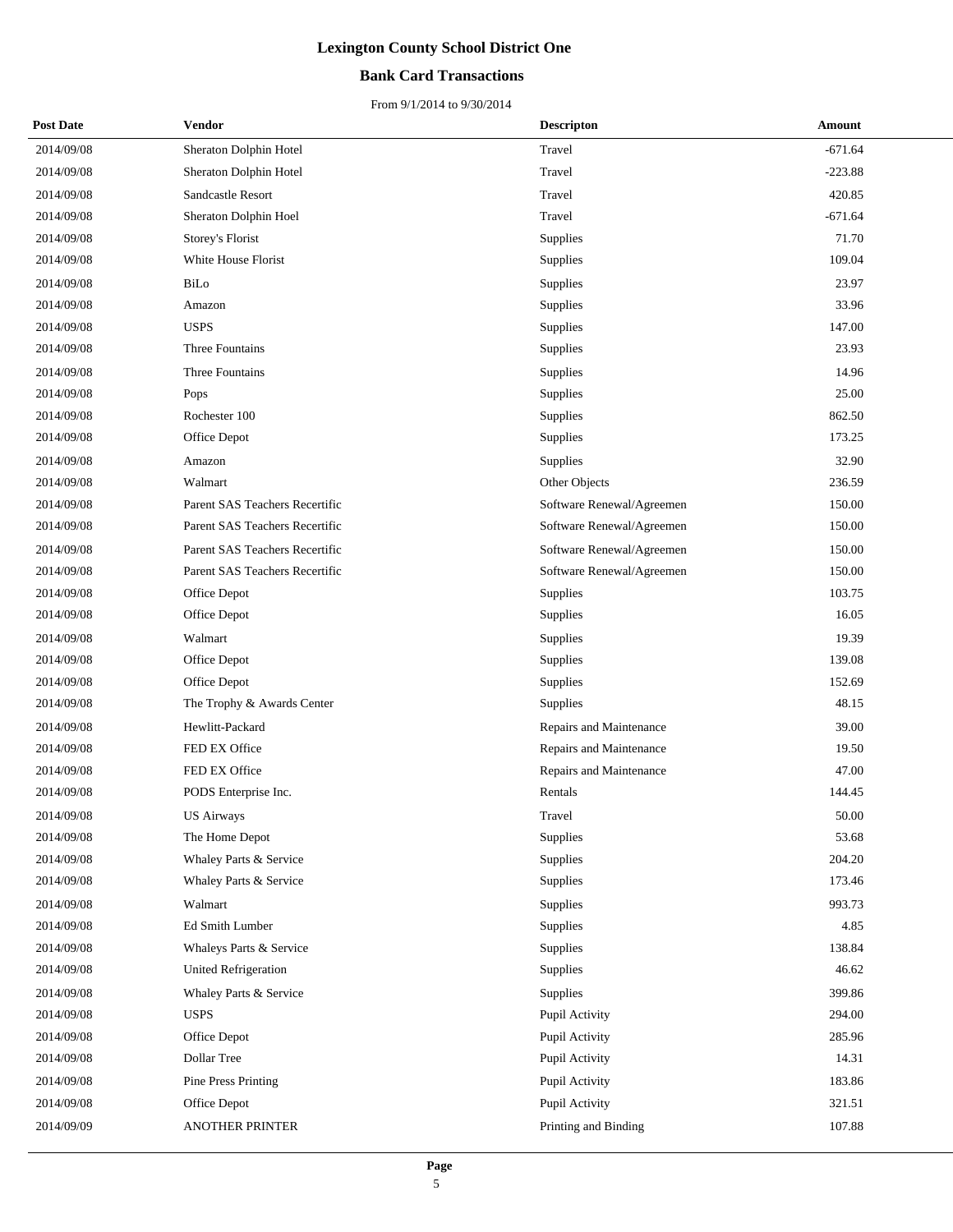#### **Bank Card Transactions**

| <b>Post Date</b> | <b>Vendor</b>               | <b>Descripton</b> | Amount |
|------------------|-----------------------------|-------------------|--------|
| 2014/09/09       | <b>TIMESBOOK</b>            | Supplies          | 163.84 |
| 2014/09/09       | <b>MONOPRICE</b>            | Supplies          | 53.81  |
| 2014/09/09       | <b>AZAR DISPLAYS</b>        | Supplies          | 155.41 |
| 2014/09/09       | OFFICE DEPOT                | Supplies          | 53.90  |
| 2014/09/09       | OFFICE DEPOT                | Supplies          | 77.84  |
| 2014/09/09       | OFFICE DEPOT                | Supplies          | 179.73 |
| 2014/09/09       | <b>OFFICE DEPOT</b>         | Supplies          | 134.17 |
| 2014/09/09       | OFFICE DEPOT                | Supplies          | 437.61 |
| 2014/09/09       | OFFICE DEPOT                | Supplies          | 36.57  |
| 2014/09/09       | <b>BAUDVILLE</b>            | Supplies          | 104.15 |
| 2014/09/09       | OFFICE DEPOT                | Supplies          | 136.38 |
| 2014/09/09       | <b>BATTERY DEPOT</b>        | Supplies          | 16.86  |
| 2014/09/09       | OFFICE DEPOT                | Supplies          | 49.19  |
| 2014/09/09       | <b>BAUDVILLE</b>            | Supplies          | 362.70 |
| 2014/09/09       | Textbooks.com               | Supplies          | 99.66  |
| 2014/09/09       | WAlmart                     | Supplies          | 96.29  |
| 2014/09/09       | <b>TARGET</b>               | Supplies          | 83.18  |
| 2014/09/09       | Walker Hardware             | Supplies          | 6.74   |
| 2014/09/09       | WAlker Hardware             | Supplies          | 34.40  |
| 2014/09/09       | Lowes                       | Supplies          | 8.00   |
| 2014/09/09       | Shumpert Food Mart          | Supplies          | 58.54  |
| 2014/09/09       | Shumpert's Food Mart        | Supplies          | 57.65  |
| 2014/09/09       | LOWE'S                      | Supplies          | 70.32  |
| 2014/09/09       | NORTHERN TOOL               | Supplies          | 246.09 |
| 2014/09/09       | NORTHERN TOOL               | Supplies          | 49.76  |
| 2014/09/09       | LOWE'S                      | Supplies          | 52.99  |
| 2014/09/09       | NORTHERN TOOL               | Supplies          | 198.02 |
| 2014/09/09       | <b>EXXON</b>                | Supplies          | 30.24  |
| 2014/09/09       | MURPHY EXPRESS              | Supplies          | 40.49  |
| 2014/09/09       | WALMART                     | Pupil Activity    | 44.55  |
| 2014/09/09       | <b>JW PEPPER</b>            | Pupil Activity    | 50.94  |
| 2014/09/09       | NATIONAL GEO EXPLORER       | Pupil Activity    | 171.60 |
| 2014/09/09       | MUSIC IN MOTION             | Pupil Activity    | 140.53 |
| 2014/09/09       | NATIONAL GEO EXPLOYER       | Pupil Activity    | 171.60 |
| 2014/09/09       | Townplace Suites Greenville | Pupil Activity    | 349.80 |
| 2014/09/09       | Walmart                     | Pupil Activity    | 166.87 |
| 2014/09/09       | Lowes                       | Pupil Activity    | 87.53  |
| 2014/09/09       | Lowe's                      | Pupil Activity    | 80.19  |
| 2014/09/11       | <b>US School Supply</b>     | Supplies          | 191.25 |
| 2014/09/11       | RGS Pay (Really Good Stuff) | Supplies          | 90.91  |
| 2014/09/11       | <b>GIA Pulications</b>      | Supplies          | 176.51 |
| 2014/09/11       | IN*Raptor Technologies      | Supplies          | 192.00 |
| 2014/09/11       | <b>USPS</b>                 | Supplies          | 148.00 |
| 2014/09/11       | Walmart                     | Supplies          | 50.35  |
| 2014/09/11       | <b>JAM</b> Paper            | Supplies          | 245.51 |
|                  |                             |                   |        |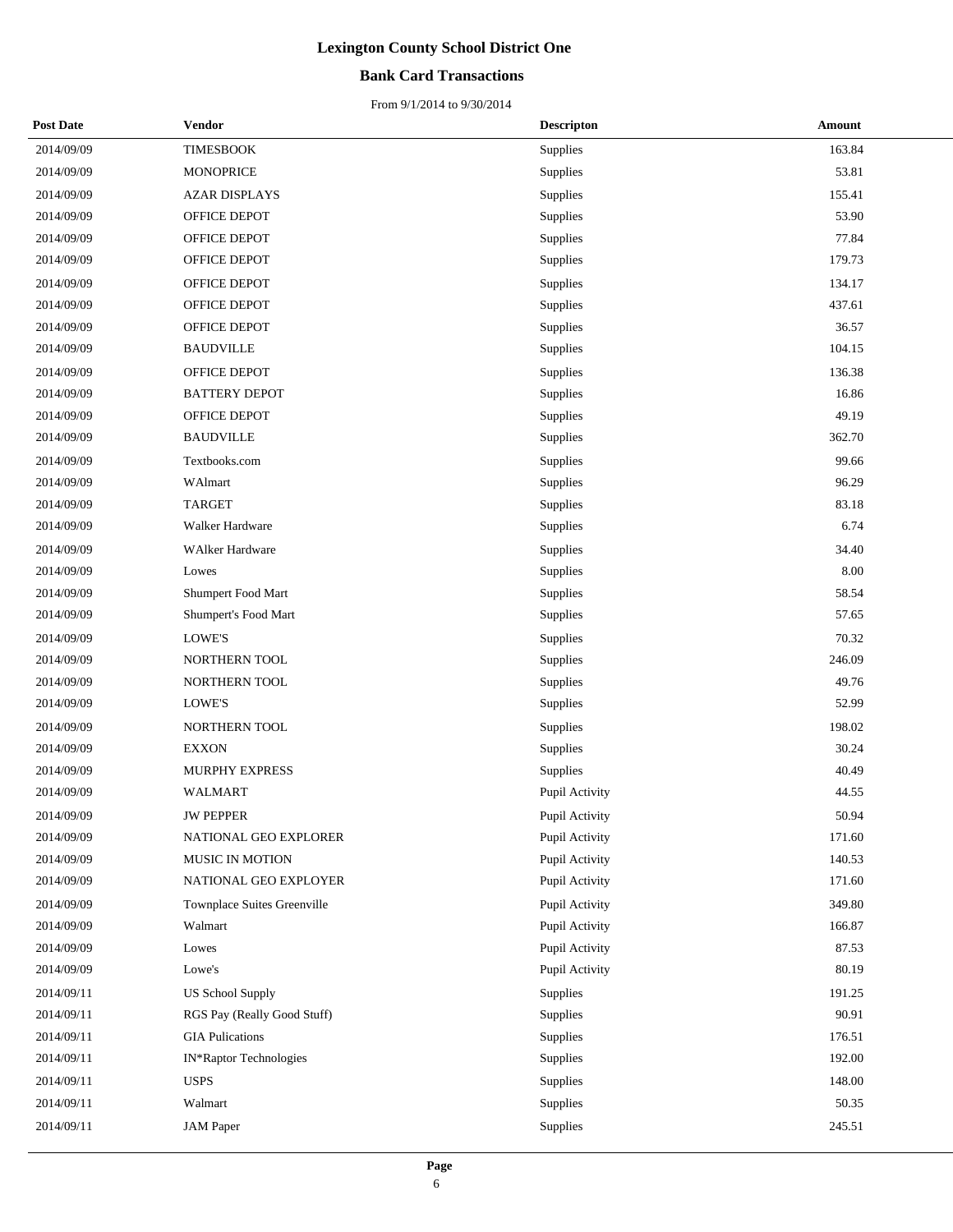#### **Bank Card Transactions**

| <b>Post Date</b> | Vendor                    | <b>Descripton</b>       | Amount |
|------------------|---------------------------|-------------------------|--------|
| 2014/09/11       | <b>USPS</b>               | <b>Supplies</b>         | 83.00  |
| 2014/09/11       | Amazon.com                | <b>Library Books</b>    | 48.20  |
| 2014/09/11       | Amazon.com                | Supplies                | 49.02  |
| 2014/09/11       | Walmart                   | Supplies                | 13.88  |
| 2014/09/11       | BannersOnTheCheap.com     | Supplies                | 41.02  |
| 2014/09/11       | Smith Rubber Stamp & Seal | Supplies                | 38.64  |
| 2014/09/11       | Amazon.com                | Supplies                | 154.64 |
| 2014/09/11       | Lowe's                    | Supplies                | 120.13 |
| 2014/09/11       | The WEBstaurant Store     | Supplies                | 398.99 |
| 2014/09/11       | Lowe's                    | Supplies                | 56.66  |
| 2014/09/11       | Lowe's                    | Supplies                | 20.45  |
| 2014/09/11       | Shell Oil                 | Supplies                | 56.72  |
| 2014/09/11       | Shell Oil                 | Supplies                | 56.94  |
| 2014/09/11       | Jim Hudson Ford -         | Repairs and Maintenance | 24.22  |
| 2014/09/11       | Enterprise Rent A Car -   | Rentals                 | 232.34 |
| 2014/09/11       | Enterprise Rent A Car -   | Rentals                 | 223.87 |
| 2014/09/11       | Lowe's -                  | Supplies                | 32.04  |
| 2014/09/11       | Exxon Mobil -             | Supplies                | 100.00 |
| 2014/09/11       | Tractor Supply Co.#0485   | Supplies                | 24.55  |
| 2014/09/11       | Kangaroo Express -        | Supplies                | 84.95  |
| 2014/09/11       | Exxon Mobil -             | Supplies                | 71.24  |
| 2014/09/11       | Wal Mart                  | Food                    | 24.98  |
| 2014/09/11       | Publix #512 -             | Food                    | 16.97  |
| 2014/09/11       | Chocolate Wonderland -    | Food                    | 42.90  |
| 2014/09/11       | Publix #512 -             | Food                    | 18.10  |
| 2014/09/11       | Publix #656 -             | Food                    | 5.78   |
| 2014/09/11       | Publix                    | Food                    | 7.78   |
| 2014/09/11       | Wal Mart -                | Food                    | 87.56  |
| 2014/09/11       | Chef' Store -             | Food                    | 8.83   |
| 2014/09/11       | Amazon.com                | Pupil Activity          | 17.95  |
| 2014/09/15       | Shumpert's IGA            | Supplies                | 19.24  |
| 2014/09/15       | Shumpert's Food Mart      | Supplies                | 62.53  |
| 2014/09/15       | Shumperts Food Mart       | Supplies                | 57.01  |
| 2014/09/15       | Walker Hardware           | Supplies                | 11.72  |
| 2014/09/15       | Walmart                   | Supplies                | 65.06  |
| 2014/09/15       | The UPS Store             | Supplies                | 38.48  |
| 2014/09/15       | Gaylord Opryland Hotel    | Travel                  | 383.52 |
| 2014/09/15       | Gaylord Opryland Hotel    | Travel                  | 417.81 |
| 2014/09/15       | Gaylord Opryland Hotel    | Travel                  | 383.52 |
| 2014/09/15       | Gaylord Opryland Hotel    | Travel                  | 417.78 |
| 2014/09/15       | Paypal USATestPrep        | Pupil Activity          | 350.00 |
| 2014/09/15       | Walmart                   | Pupil Activity          | 18.77  |
| 2014/09/15       | Walmart Supercenter       | Pupil Activity          | 18.77  |
| 2014/09/15       | Lowes                     | Pupil Activity          | 162.61 |
| 2014/09/15       | Exxon Mobil               | Pupil Activity          | 7.46   |
|                  |                           |                         |        |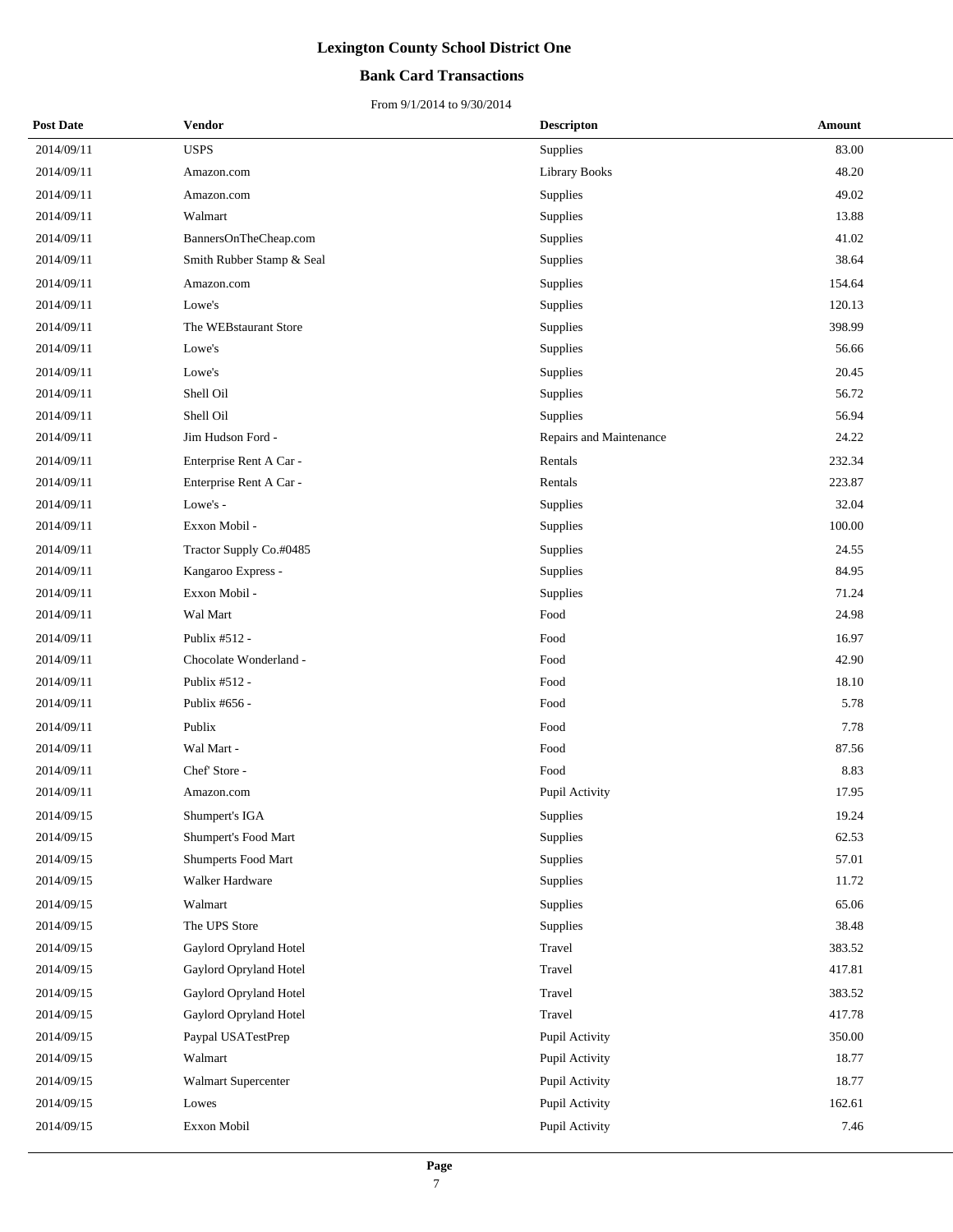#### **Bank Card Transactions**

| <b>Post Date</b> | Vendor                    | <b>Descripton</b>         | <b>Amount</b> |
|------------------|---------------------------|---------------------------|---------------|
| 2014/09/16       | Walmart                   | Supplies                  | 81.76         |
| 2014/09/16       | Office Depot              | Supplies                  | 17.11         |
| 2014/09/16       | Smartsheet                | Supplies                  | 249.00        |
| 2014/09/16       | <b>Staples</b>            | Supplies                  | 98.92         |
| 2014/09/16       | Loves                     | Supplies                  | 26.74         |
| 2014/09/16       | <b>Staples</b>            | Supplies                  | 35.30         |
| 2014/09/16       | Target                    | Supplies                  | 8.34          |
| 2014/09/16       | <b>SLED</b>               | Other Prof & Tech Service | 56.00         |
| 2014/09/16       | Enlows                    | Supplies                  | 80.77         |
| 2014/09/16       | Enlows                    | Supplies                  | 57.06         |
| 2014/09/16       | Office Depot              | Supplies                  | 176.53        |
| 2014/09/16       | CarQuest                  | Supplies                  | 102.63        |
| 2014/09/16       | Interstate                | Supplies                  | 60.07         |
| 2014/09/16       | Enlows                    | Supplies                  | 51.66         |
| 2014/09/16       | Enlows                    | Supplies                  | 16.52         |
| 2014/09/16       | WalMart                   | Supplies                  | 36.00         |
| 2014/09/16       | 7 Eleven                  | Supplies                  | 92.00         |
| 2014/09/16       | Office Depot              | Supplies                  | 117.66        |
| 2014/09/16       | ExxonMobil                | Supplies                  | 100.00        |
| 2014/09/16       | <b>Books A Million</b>    | Supplies                  | 39.38         |
| 2014/09/16       | Walmart                   | Supplies                  | 90.78         |
| 2014/09/16       | Office Depot              | Supplies                  | 10.48         |
| 2014/09/16       | Digital Office            | Supplies                  | 160.50        |
| 2014/09/16       | Office Depot              | Supplies                  | 403.24        |
| 2014/09/16       | <b>USPS</b>               | Supplies                  | 6.49          |
| 2014/09/16       | The UPS Store             | Supplies                  | 68.96         |
| 2014/09/16       | WW Williams               | Supplies                  | 40.55         |
| 2014/09/19       | Amazon                    | Supplies                  | 13.08         |
| 2014/09/19       | Amazon                    | Supplies                  | 41.58         |
| 2014/09/19       | <b>Staples</b>            | Supplies                  | 78.00         |
| 2014/09/19       | Scholastic                | Supplies                  | 93.83         |
| 2014/09/19       | Office Depot              | Supplies                  | 96.25         |
| 2014/09/19       | Amazon                    | Supplies                  | 24.46         |
| 2014/09/19       | Amazon                    | Supplies                  | 170.34        |
| 2014/09/19       | Pitt Stop Exxon           | Supplies                  | 40.00         |
| 2014/09/19       | Walmart                   | Pupil Activity            | 180.36        |
| 2014/09/19       | Walmart                   | Pupil Activity            | 141.76        |
| 2014/09/19       | Michaels                  | Pupil Activity            | 84.41         |
| 2014/09/26       | AMAZON MKTPLACE PMTS      | Supplies                  | 9.92          |
| 2014/09/26       | Buildasign.com            | Supplies                  | 107.80        |
| 2014/09/26       | Amazon.com                | Supplies                  | 32.28         |
| 2014/09/26       | Amazon.com                | Supplies                  | 107.96        |
| 2014/09/26       | <b>USPS</b>               | Supplies                  | 144.00        |
| 2014/09/26       | TEACHER CREATED RESOURCES | Supplies                  | 103.69        |
| 2014/09/26       | AMAZON MKTPLACE PMTS      | Supplies                  | 10.01         |
|                  |                           |                           |               |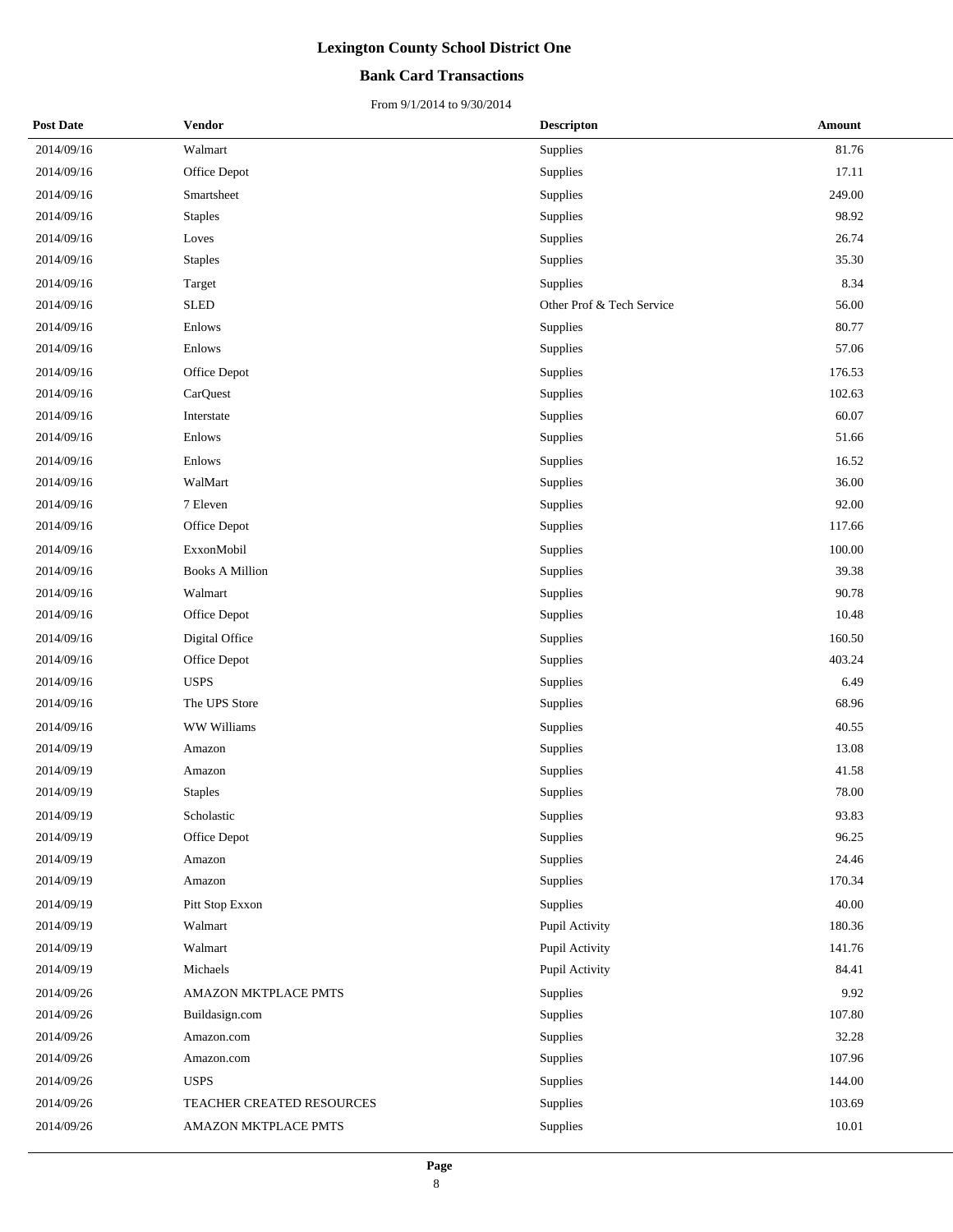#### **Bank Card Transactions**

| <b>Post Date</b> | Vendor                   | <b>Descripton</b>         | Amount |
|------------------|--------------------------|---------------------------|--------|
| 2014/09/26       | AMAZON.COM AMZN          | Supplies                  | 37.44  |
| 2014/09/26       | Office Depot             | Supplies                  | 20.31  |
| 2014/09/26       | Pro Ed                   | Supplies                  | 51.65  |
| 2014/09/26       | Walmart                  | Supplies                  | 82.98  |
| 2014/09/26       | Dollar General           | Supplies                  | 8.56   |
| 2014/09/26       | Amazon.com               | Supplies                  | 148.20 |
| 2014/09/26       | Lowes                    | Supplies                  | 46.64  |
| 2014/09/26       | Tonerprice.com           | Supplies                  | 230.41 |
| 2014/09/26       | TEACHERTOOL 954-530-0693 | Supplies                  | 25.46  |
| 2014/09/26       | AMAZON MKTPLACE PMTS     | Supplies                  | 10.50  |
| 2014/09/26       | SCHOLASTIC INC KEY       | Supplies                  | 112.49 |
| 2014/09/26       | Amazon.com               | Supplies                  | 89.58  |
| 2014/09/26       | JW Pepper                | Supplies                  | 516.00 |
| 2014/09/26       | <b>JW</b> Pepper         | Supplies                  | 349.99 |
| 2014/09/26       | <b>NAFME</b>             | Travel                    | 121.00 |
| 2014/09/26       | Office Depot             | Supplies                  | 221.44 |
| 2014/09/26       | Precision Roller         | Supplies                  | 66.83  |
| 2014/09/26       | Shumpert's IGA           | Supplies                  | 78.18  |
| 2014/09/26       | Shumpert's Food Mart     | Supplies                  | 18.02  |
| 2014/09/26       | W.P. Law                 | Supplies                  | 72.27  |
| 2014/09/26       | Walker Hardware          | Supplies                  | 45.90  |
| 2014/09/26       | Shumpert's IGA           | Supplies                  | 297.60 |
| 2014/09/26       | WALGREEN                 | Supplies                  | 19.99  |
| 2014/09/26       | <b>EXXON MOBIL</b>       | Supplies                  | 63.19  |
| 2014/09/26       | <b>LOWES</b>             | Supplies                  | 374.78 |
| 2014/09/26       | FOOD LION                | Supplies                  | 96.86  |
| 2014/09/26       | <b>WALMART</b>           | Supplies                  | 9.36   |
| 2014/09/26       | <b>PUBLIX</b>            | Supplies                  | 110.34 |
| 2014/09/26       | <b>USPS</b>              | Supplies                  | 204.00 |
| 2014/09/26       | <b>PUBLIX</b>            | Supplies                  | 78.16  |
| 2014/09/26       | <b>LOWES</b>             | Supplies                  | 177.44 |
| 2014/09/26       | <b>FOODLION</b>          | Supplies                  | 84.58  |
| 2014/09/26       | <b>LOWES</b>             | Supplies                  | 76.92  |
| 2014/09/26       | PUBLIX                   | Supplies                  | 117.28 |
| 2014/09/26       | <b>EXXON MOBIL</b>       | Supplies                  | 47.00  |
| 2014/09/26       | <b>EXXON MOBIL</b>       | Supplies                  | 48.00  |
| 2014/09/26       | <b>Staples</b>           | Supplies                  | 113.11 |
| 2014/09/26       | <b>Staples</b>           | Supplies                  | 45.87  |
| 2014/09/26       | Really Good Stuff        | Supplies                  | 332.31 |
| 2014/09/26       | <b>NAFME</b>             | Travel                    | 121.00 |
| 2014/09/26       | Boomwhackers             | Supplies                  | 32.93  |
| 2014/09/26       | Amazon                   | Supplies                  | 182.37 |
| 2014/09/26       | $\rm IB$                 | Other Prof & Tech Service | 209.65 |
| 2014/09/26       | <b>Best Buy</b>          | Supplies                  | 60.97  |
| 2014/09/26       | Best Buy                 | Supplies                  | 101.63 |
|                  |                          |                           |        |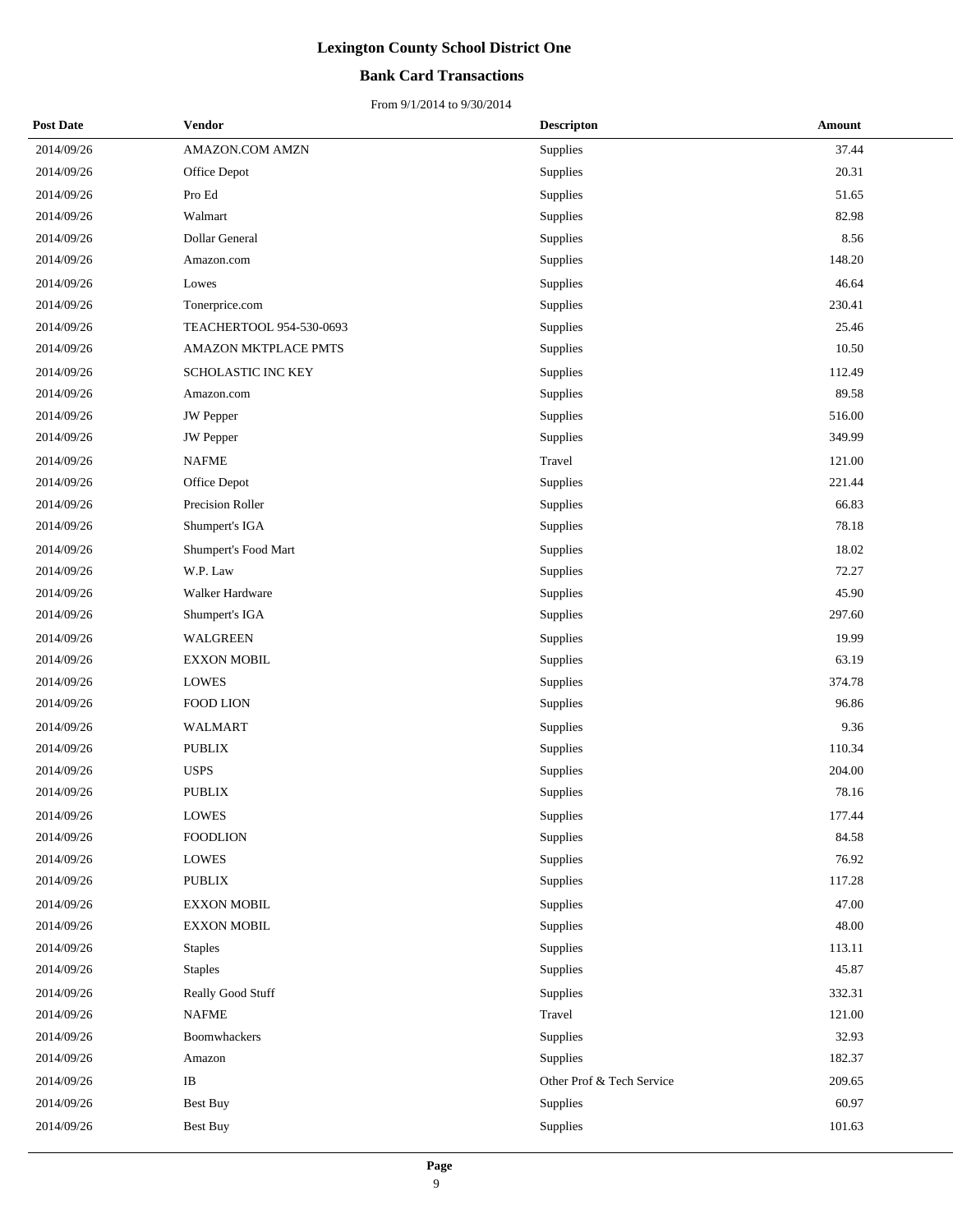#### **Bank Card Transactions**

| <b>Post Date</b> | Vendor                         | <b>Descripton</b>          | Amount |
|------------------|--------------------------------|----------------------------|--------|
| 2014/09/26       | South Carolina Athletic Admini | Travel                     | 28.79  |
| 2014/09/26       | ASCA 703-683-2722              | Supplies                   | 40.95  |
| 2014/09/26       | Amazon.com                     | Supplies                   | 58.64  |
| 2014/09/26       | <b>Amazon Market Place</b>     | Supplies                   | 13.98  |
| 2014/09/26       | Amazon Market Place            | Supplies                   | 175.56 |
| 2014/09/26       | Amazon Market Place            | Supplies                   | 12.10  |
| 2014/09/26       | Amazon.com                     | Supplies                   | 8.96   |
| 2014/09/26       | Amazon.com                     | Supplies                   | 12.98  |
| 2014/09/26       | <b>Counselor Games</b>         | Supplies                   | 57.00  |
| 2014/09/26       | Apple Online                   | Supplies                   | 84.53  |
| 2014/09/26       | <b>Family Dollar</b>           | Supplies                   | 4.98   |
| 2014/09/26       | Walgreens                      | Supplies                   | 10.69  |
| 2014/09/26       | WM SUPERCENTER #881            | <b>Supplies</b>            | 147.68 |
| 2014/09/26       | PBD ALA-Graph Editions         | <b>Technology Supplies</b> | 78.00  |
| 2014/09/26       | <b>Educational Wonderland</b>  | Supplies                   | 135.34 |
| 2014/09/26       | <b>Educational Wonderland</b>  | Supplies                   | 156.06 |
| 2014/09/26       | Audible                        | <b>Library Books</b>       | 44.95  |
| 2014/09/26       | Kohls                          | Supplies                   | 85.59  |
| 2014/09/26       | <b>ASCD</b>                    | Dues and Fees              | 89.00  |
| 2014/09/26       | Lowes                          | Supplies                   | 74.86  |
| 2014/09/26       | ASSOC SUPERV AND CURR          | Dues and Fees              | 94.00  |
| 2014/09/26       | ASSOC SUPERV AND CURR          | Dues and Fees              | 94.00  |
| 2014/09/26       | Office Depot                   | Supplies                   | 42.04  |
| 2014/09/26       | Office Depot                   | Supplies                   | 74.83  |
| 2014/09/26       | Office Depot                   | Supplies                   | 235.23 |
| 2014/09/26       | Office Depot                   | Supplies                   | 26.92  |
| 2014/09/26       | Office Depot                   | Supplies                   | 21.38  |
| 2014/09/26       | SCACPA 803-7914181 SC          | Travel                     | 215.00 |
| 2014/09/26       | ACT*SCASBO877-551-5560 CA      | Travel                     | 150.00 |
| 2014/09/26       | <b>Best Buy</b>                | Supplies-Maintenace        | 16.04  |
| 2014/09/26       | Lowes                          | Supplies-Maintenace        | 147.24 |
| 2014/09/26       | Home Depot                     | Supplies-Maintenace        | 10.67  |
| 2014/09/26       | Lowe's                         | Supplies-Maintenace        | 24.12  |
| 2014/09/26       | Ed Smith Lumber                | Supplies-Maintenace        | 65.79  |
| 2014/09/26       | Kohls                          | Supplies-Maintenace        | 256.71 |
| 2014/09/26       | Ferguson Enterprises           | Supplies-Maintenace        | 9.75   |
| 2014/09/26       | Pitt Stop                      | Supplies-Maintenace        | 49.18  |
| 2014/09/26       | $\mathbf{ADI}$                 | Supplies-Maintenace        | 25.90  |
| 2014/09/26       | Lowe's                         | Supplies-Maintenace        | 34.51  |
| 2014/09/26       | Lowe's                         | Supplies-Maintenace        | 14.38  |
| 2014/09/26       | Home Depot                     | Supplies-Maintenace        | 37.31  |
| 2014/09/26       | Lowe's                         | Supplies-Maintenace        | 17.85  |
| 2014/09/26       | Walker Hardware                | Supplies                   | 7.40   |
| 2014/09/26       | V & O Tire                     | Supplies                   | 47.36  |
| 2014/09/26       | Walker Hardware                | Supplies                   | 11.20  |
|                  |                                |                            |        |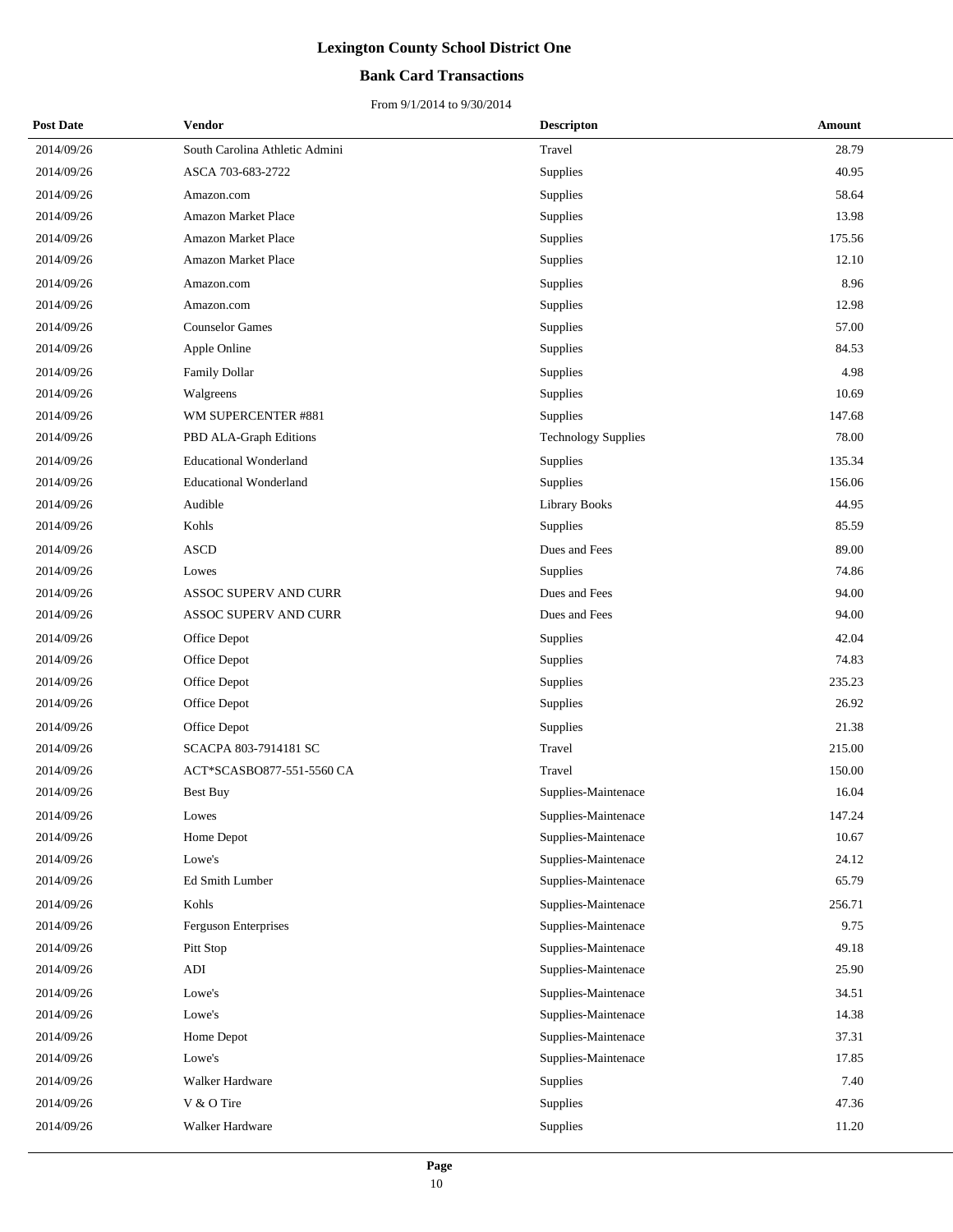#### **Bank Card Transactions**

| <b>Post Date</b> | Vendor                    | <b>Descripton</b>    | Amount |  |
|------------------|---------------------------|----------------------|--------|--|
| 2014/09/26       | Shumpert's Food Mart      | Supplies             | 114.07 |  |
| 2014/09/26       | Shumpert's Food Mart      | Supplies             | 52.49  |  |
| 2014/09/26       | Ed Smith Lumber           | Supplies-Maintenace  | 40.97  |  |
| 2014/09/26       | Walker Hardware           | Supplies-Maintenace  | 13.08  |  |
| 2014/09/26       | Lowe's                    | Supplies-Maintenace  | 77.94  |  |
| 2014/09/26       | Graybar                   | Supplies-Maintenace  | 68.33  |  |
| 2014/09/26       | City Electric             | Supplies-Maintenace  | 75.44  |  |
| 2014/09/26       | Ed Smith Lumber           | Supplies-Maintenace  | 27.12  |  |
| 2014/09/26       | City Electric             | Supplies-Maintenace  | 66.84  |  |
| 2014/09/26       | Ed Smith Lumber           | Supplies-Maintenace  | 9.81   |  |
| 2014/09/26       | City Electric             | Supplies-Maintenace  | 149.33 |  |
| 2014/09/26       | Exxonmobile               | Supplies             | 51.19  |  |
| 2014/09/26       | Lowes                     | Supplies             | 82.93  |  |
| 2014/09/26       | ExxonMobile               | Supplies             | 50.00  |  |
| 2014/09/26       | Lowe's                    | Supplies-Maintenace  | 22.37  |  |
| 2014/09/26       | City Electric             | Supplies-Maintenace  | 157.96 |  |
| 2014/09/26       | Lowe's                    | Supplies-Maintenace  | 17.63  |  |
| 2014/09/26       | Lowe's                    | Supplies-Maintenace  | 27.45  |  |
| 2014/09/26       | Lowe's                    | Supplies-Maintenace  | 97.37  |  |
| 2014/09/26       | The Trane Compnay         | Supplies-Maintenace  | 54.18  |  |
| 2014/09/26       | <b>Batteries Plus</b>     | Supplies-Maintenace  | 81.53  |  |
| 2014/09/26       | Lowe's                    | Supplies-Maintenace  | 3.42   |  |
| 2014/09/26       | Lowes                     | Supplies             | 18.08  |  |
| 2014/09/26       | Ed Smith Lumber           | Supplies             | 26.80  |  |
| 2014/09/26       | Ed Smith Lumber           | Supplies             | 7.49   |  |
| 2014/09/26       | Ed Smith Lumber           | Supplies             | 22.20  |  |
| 2014/09/26       | Lowe's                    | Supplies-Maintenace  | 19.02  |  |
| 2014/09/26       | Shumpert's                | Supplies             | 38.00  |  |
| 2014/09/26       | Walmart                   | Supplies             | 26.54  |  |
| 2014/09/26       | Lowes                     | Supplies             | 51.61  |  |
| 2014/09/26       | Shumpert's                | Supplies             | 75.00  |  |
| 2014/09/26       | Lowes                     | Supplies             | 52.18  |  |
| 2014/09/26       | Lowe's                    | Supplies-Maintenace  | 20.31  |  |
| 2014/09/26       | SHELL OIL 57542561105     | Supplies             | 61.18  |  |
| 2014/09/26       | THE HOME DEPOT #1106      | Supplies             | 24.31  |  |
| 2014/09/26       | Ed Smith Lumber           | Supplies-Maintenace  | 11.07  |  |
| 2014/09/26       | Ed Smith Lumber           | Supplies-Maintenace  | 8.65   |  |
| 2014/09/26       | Lowe's                    | Supplies-Maintenace  | 20.19  |  |
| 2014/09/26       | ExxonMobile               | Supplies             | 30.59  |  |
| 2014/09/26       | Lowe's                    | Supplies             | 149.49 |  |
| 2014/09/26       | Exxonmobile               | Supplies             | 32.85  |  |
| 2014/09/26       | Lowe's                    | Supplies-Maintenace  | 2.54   |  |
| 2014/09/26       | <b>SCSBA</b>              | Travel               | 60.00  |  |
| 2014/09/26       | Pine Press                | Printing and Binding | 106.74 |  |
| 2014/09/26       | <b>Lexington Printing</b> | Printing and Binding | 159.43 |  |
|                  |                           |                      |        |  |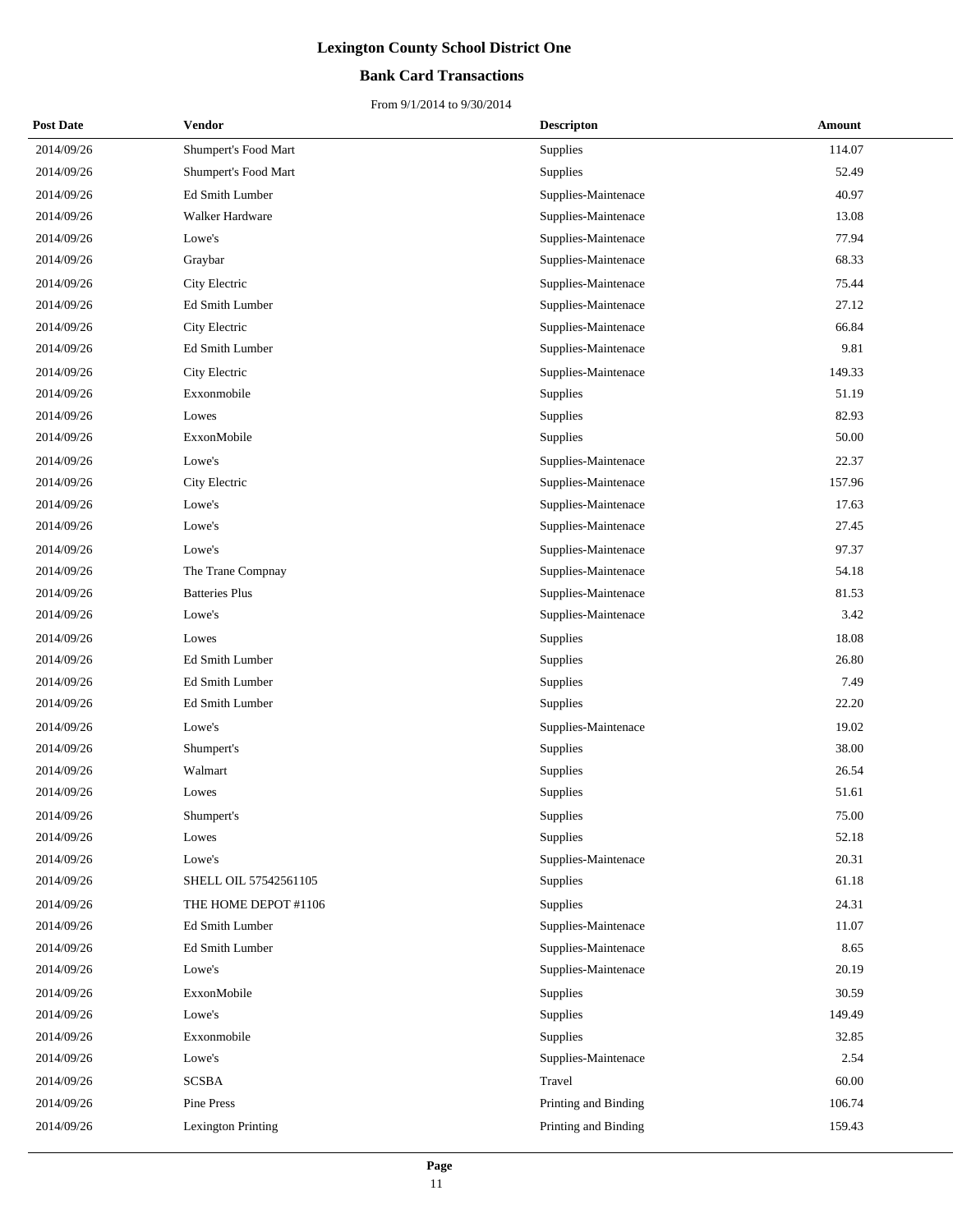#### **Bank Card Transactions**

| <b>Post Date</b> | Vendor                              | <b>Descripton</b>         | Amount |
|------------------|-------------------------------------|---------------------------|--------|
| 2014/09/26       | Office Depot                        | Supplies                  | 28.55  |
| 2014/09/26       | Office Depot                        | Supplies                  | 64.09  |
| 2014/09/26       | Best Buy                            | Supplies                  | 58.78  |
| 2014/09/26       | <b>Best Buy</b>                     | Supplies                  | 213.99 |
| 2014/09/26       | The State Newspaper                 | Periodicals               | 22.14  |
| 2014/09/26       | Walmart                             | Other Objects             | 74.35  |
| 2014/09/26       | <b>SCASA</b>                        | Travel                    | 155.00 |
| 2014/09/26       | <b>SCASA</b>                        | Travel                    | 155.00 |
| 2014/09/26       | Texas Dept of Public Safety         | Other Prof & Tech Service | 3.58   |
| 2014/09/26       | <b>SLED</b>                         | Other Prof & Tech Service | 560.00 |
| 2014/09/26       | Hobby Lobby                         | Supplies                  | 31.71  |
| 2014/09/26       | Office Depot                        | Supplies                  | 297.24 |
| 2014/09/26       | Home Depot                          | Supplies                  | 57.17  |
| 2014/09/26       | WalMart                             | Supplies                  | 125.62 |
| 2014/09/26       | Office Depot                        | Supplies                  | 72.75  |
| 2014/09/26       | Office Depot                        | Supplies                  | 93.06  |
| 2014/09/26       | Office Depot                        | Supplies                  | 27.05  |
| 2014/09/26       | Office Depot                        | Supplies                  | 164.74 |
| 2014/09/26       | Party City                          | Supplies                  | 107.47 |
| 2014/09/26       | Chocolate Wonderland                | Supplies                  | 13.61  |
| 2014/09/26       | Office Depot                        | Supplies                  | 12.82  |
| 2014/09/26       | WalMart                             | Other Objects             | 19.08  |
| 2014/09/26       | Food Lion                           | Other Objects             | 26.97  |
| 2014/09/26       | Publix                              | Other Objects             | 81.30  |
| 2014/09/26       | Hyatt Regency Atlanta               | Travel                    | 553.32 |
| 2014/09/26       | US Airway - Orbitz                  | Travel                    | 280.20 |
| 2014/09/26       | Hyatt Hotels Atlanta GA             | Travel                    | 96.00  |
| 2014/09/26       | <b>SunGard National Users Group</b> | Travel                    | 525.00 |
| 2014/09/26       | SunGard National Users Group        | Travel                    | 525.00 |
| 2014/09/26       | AirWatch ID Conference              | Travel                    | 750.00 |
| 2014/09/26       | At-A-Glance                         | Supplies                  | 33.59  |
| 2014/09/26       | Office Depot                        | Supplies                  | 59.52  |
| 2014/09/26       | Cable & Connections                 | Supplies                  | 363.80 |
| 2014/09/26       | Amazon                              | Supplies                  | 34.44  |
| 2014/09/26       | West Chatham Warning Devices        | Supplies                  | 449.40 |
| 2014/09/26       | Cable & Connections                 | Supplies                  | 112.97 |
| 2014/09/26       | Office Depot                        | Supplies                  | 100.57 |
| 2014/09/26       | Best Buy                            | Supplies                  | 117.69 |
| 2014/09/26       | The Home Depot                      | Supplies                  | 33.52  |
| 2014/09/26       | Lowe's                              | Supplies                  | 17.10  |
| 2014/09/26       | Office Depot                        | Supplies                  | 140.41 |
| 2014/09/26       | Office Depot                        | Supplies                  | 17.86  |
| 2014/09/26       | Walmart                             | Supplies                  | 32.07  |
| 2014/09/26       | ASSE Membership                     | Dues and Fees             | 190.00 |
| 2014/09/26       | Publix                              | <b>Supplies</b>           | 43.53  |
|                  |                                     |                           |        |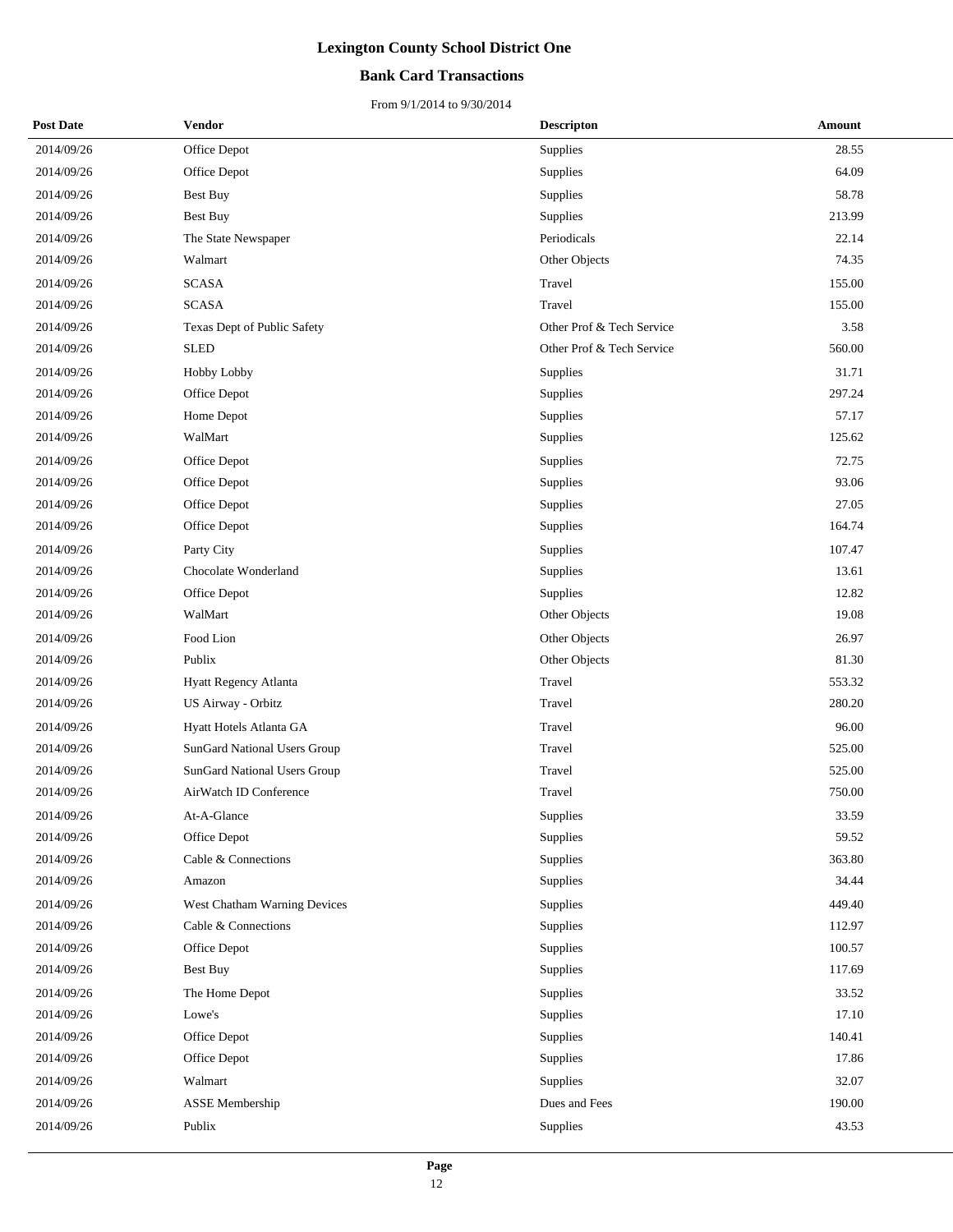#### **Bank Card Transactions**

| <b>Post Date</b> | Vendor                         | <b>Descripton</b> | Amount  |
|------------------|--------------------------------|-------------------|---------|
| 2014/09/26       | IGA                            | Supplies          | 7.06    |
| 2014/09/26       | IGA                            | Supplies          | 8.57    |
| 2014/09/26       | NRS ServSafe Restaurant Organi | Supplies          | 522.96  |
| 2014/09/26       | DECA, Inc.                     | Supplies          | 449.00  |
| 2014/09/26       | WalMart                        | Other Objects     | 154.97  |
| 2014/09/26       | <b>FATZ Cafe</b>               | Other Objects     | 10.68   |
| 2014/09/26       | <b>WALMART</b>                 | Other Objects     | 44.09   |
| 2014/09/26       | BestBuy.com                    | Supplies          | 613.08  |
| 2014/09/26       | Credit from Bestbuy.com on pur | Supplies          | $-2.14$ |
| 2014/09/26       | Credit from Gaylord Opryland H | Travel            | $-7.47$ |
| 2014/09/26       | <b>HDS</b> Power Solutions     | <b>Building</b>   | 151.42  |
| 2014/09/26       | Walker Hardware                | Pupil Activity    | 38.73   |
| 2014/09/26       | Lowe's                         | Pupil Activity    | 145.52  |
| 2014/09/26       | <b>JW</b> Pepper               | Pupil Activity    | 67.99   |
| 2014/09/26       | Hancock Fabric                 | Pupil Activity    | 74.67   |
| 2014/09/26       | Hancock Fabrics                | Pupil Activity    | 5.46    |
| 2014/09/26       | Miller Pads and Paper          | Pupil Activity    | 227.30  |
| 2014/09/26       | Walmart                        | Pupil Activity    | 185.56  |
| 2014/09/26       | Bi-Lo                          | Pupil Activity    | 14.94   |
| 2014/09/26       | Publix                         | Pupil Activity    | 25.87   |
| 2014/09/26       | American Legacy Publishing     | Pupil Activity    | 355.74  |
| 2014/09/26       | N2Y                            | Pupil Activity    | 159.00  |
| 2014/09/26       | Captain's Nautical             | Pupil Activity    | 986.50  |
| 2014/09/26       | Walmart                        | Pupil Activity    | 129.66  |
| 2014/09/26       | Walmart                        | Pupil Activity    | 305.45  |
| 2014/09/26       | Dollar General                 | Pupil Activity    | 80.06   |
| 2014/09/26       | Office Depot                   | Pupil Activity    | 25.66   |
| 2014/09/26       | Walmart                        | Pupil Activity    | 38.84   |
| 2014/09/26       | Walmart                        | Pupil Activity    | 57.00   |
| 2014/09/26       | <b>Musician Supply</b>         | Pupil Activity    | 179.54  |
| 2014/09/26       | Pick Punch                     | Pupil Activity    | 49.65   |
| 2014/09/26       | Athlean-X                      | Pupil Activity    | 97.00   |
| 2014/09/26       | Ed Smith Lumber                | Pupil Activity    | 5.87    |
| 2014/09/26       | <b>Musician Supply</b>         | Pupil Activity    | 584.50  |
| 2014/09/26       | Office Depot                   | Pupil Activity    | 235.37  |
| 2014/09/26       | Wilson & Associates            | Pupil Activity    | 464.00  |
| 2014/09/26       | Walmart                        | Pupil Activity    | 30.89   |
| 2014/09/26       | Murphy Express                 | Pupil Activity    | 17.60   |
| 2014/09/26       | W.P. Law                       | Pupil Activity    | 41.39   |
| 2014/09/26       | Murphy Express                 | Pupil Activity    | 17.01   |
| 2014/09/26       | Murphy Express                 | Pupil Activity    | 17.14   |
| 2014/09/26       | Carolina Wings                 | Pupil Activity    | 440.53  |
| 2014/09/26       | Tim's Touch                    | Pupil Activity    | 72.71   |
| 2014/09/26       | Quality Inn                    | Pupil Activity    | 66.59   |
| 2014/09/26       | Quality Inn                    | Pupil Activity    | 66.59   |
|                  |                                |                   |         |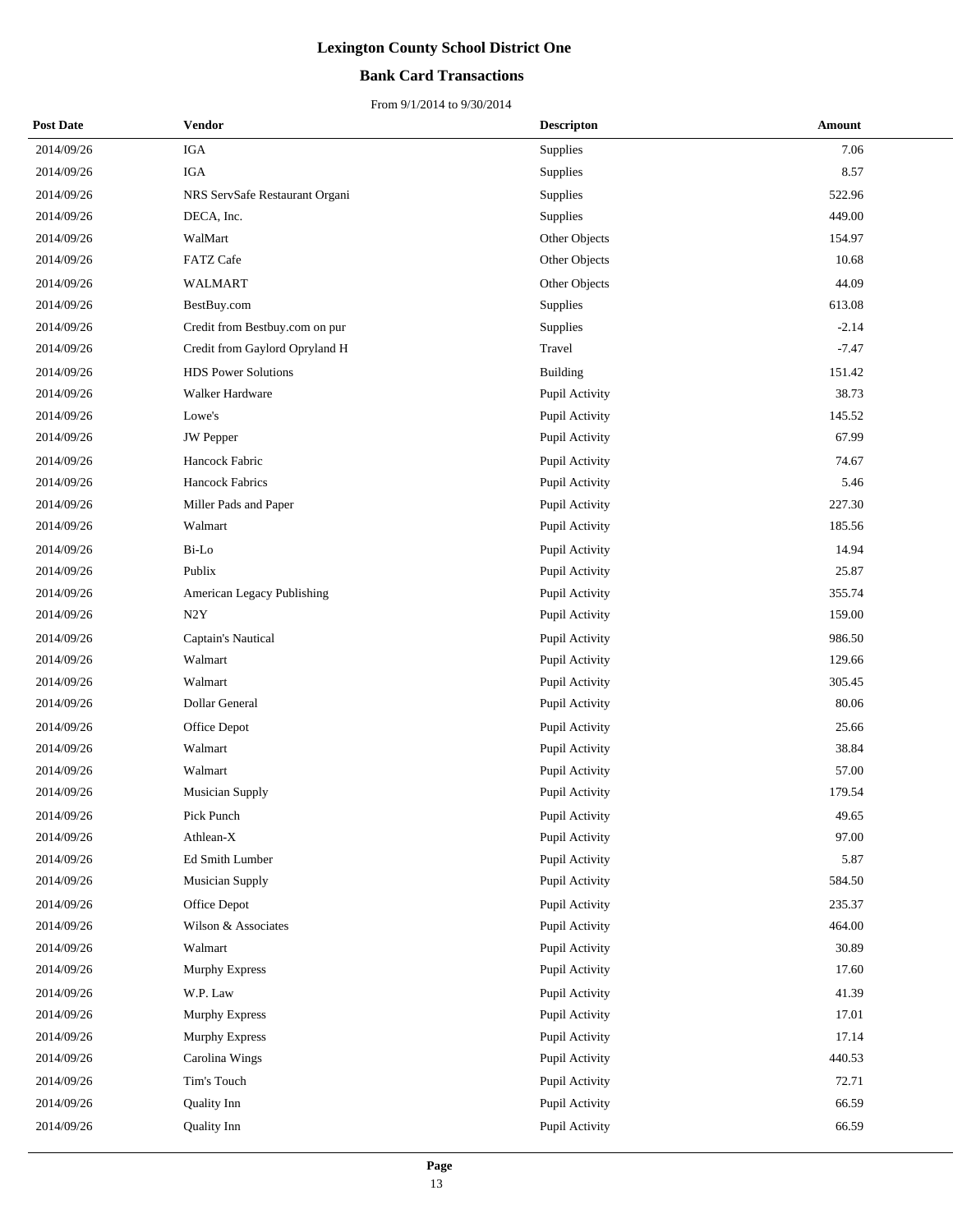#### **Bank Card Transactions**

| <b>Post Date</b> | Vendor                       | <b>Descripton</b>          | Amount |
|------------------|------------------------------|----------------------------|--------|
| 2014/09/26       | Home Depot                   | Pupil Activity             | 27.16  |
| 2014/09/26       | Shell Oil                    | Pupil Activity             | 58.00  |
| 2014/09/26       | Publix                       | Pupil Activity             | 51.46  |
| 2014/09/26       | Pizza Hut                    | Pupil Activity             | 43.31  |
| 2014/09/26       | Bi-Lo                        | Pupil Activity             | 60.61  |
| 2014/09/26       | DUC Inc.                     | Pupil Activity             | 696.00 |
| 2014/09/26       | Bi-Lo grocery                | Pupil Activity             | 48.07  |
| 2014/09/26       | Walmart                      | Pupil Activity             | 38.05  |
| 2014/09/26       | Bi-Lo                        | Pupil Activity             | 142.35 |
| 2014/09/26       | <b>Trophy Depot</b>          | Pupil Activity             | 238.62 |
| 2014/09/26       | Crown Awards                 | Pupil Activity             | 105.05 |
| 2014/09/26       | <b>AVCA</b>                  | Pupil Activity             | 75.00  |
| 2014/09/26       | <b>Comfort Suites</b>        | Pupil Activity             | 188.16 |
| 2014/09/26       | <b>Comfort Suites</b>        | Pupil Activity             | 188.16 |
| 2014/09/26       | <b>Comfort Suites</b>        | Pupil Activity             | 188.16 |
| 2014/09/26       | <b>Comfort Suites</b>        | Pupil Activity             | 188.16 |
| 2014/09/26       | Walmart                      | Supplies                   | 50.09  |
| 2014/09/26       | <b>Dollar Tree Stores</b>    | <b>Supplies</b>            | 2.16   |
| 2014/09/26       | Dollar General               | Supplies                   | 15.64  |
| 2014/09/26       | Lowes                        | Supplies                   | 299.63 |
| 2014/09/26       | <b>Wingards Nursery</b>      | <b>Supplies</b>            | 949.84 |
| 2014/09/26       | <b>Wingards Nursery</b>      | Supplies                   | 27.80  |
| 2014/09/29       | Really Good Stuff            | Supplies                   | 41.82  |
| 2014/09/29       | Amazon.com                   | Supplies                   | 40.83  |
| 2014/09/29       | Office Depot                 | Supplies                   | 72.03  |
| 2014/09/29       | Amazon Market Place          | Supplies                   | 14.98  |
| 2014/09/29       | Office Depot                 | Supplies                   | 85.59  |
| 2014/09/29       | Amazon.com                   | Supplies                   | 71.88  |
| 2014/09/29       | Office Depot                 | Supplies                   | 339.60 |
| 2014/09/29       | Toys R Us                    | Supplies                   | 32.09  |
| 2014/09/29       | Office Depot                 | Supplies                   | 232.14 |
| 2014/09/29       | Amazon.com                   | Supplies                   | 26.01  |
| 2014/09/29       | <b>Teachers Pay Teachers</b> | Supplies                   | 109.00 |
| 2014/09/29       | Music Thespian International | Supplies                   | 110.00 |
| 2014/09/29       | Music Thespian International | Supplies                   | 10.00  |
| 2014/09/29       | J.W. Pepper                  | Supplies                   | 164.50 |
| 2014/09/29       | Columbia Flag & Banner Co.   | Supplies                   | 56.75  |
| 2014/09/29       | USATestprep, Inc.            | Supplies                   | 350.00 |
| 2014/09/29       | Parker's of Lexington        | Supplies                   | 12.84  |
| 2014/09/29       | <b>Survey Monkey</b>         | <b>Technology Supplies</b> | 204.00 |
| 2014/09/29       | PAYPAL SC ASCD               | Travel                     | 35.00  |
| 2014/09/29       | Advanced Organization        | Travel                     | 185.00 |
| 2014/09/29       | Walmart                      | Supplies                   | 29.40  |
| 2014/09/29       | Office Depot                 | Supplies                   | 110.40 |
| 2014/09/29       | Office Depot                 | Supplies                   | 157.78 |
|                  |                              |                            |        |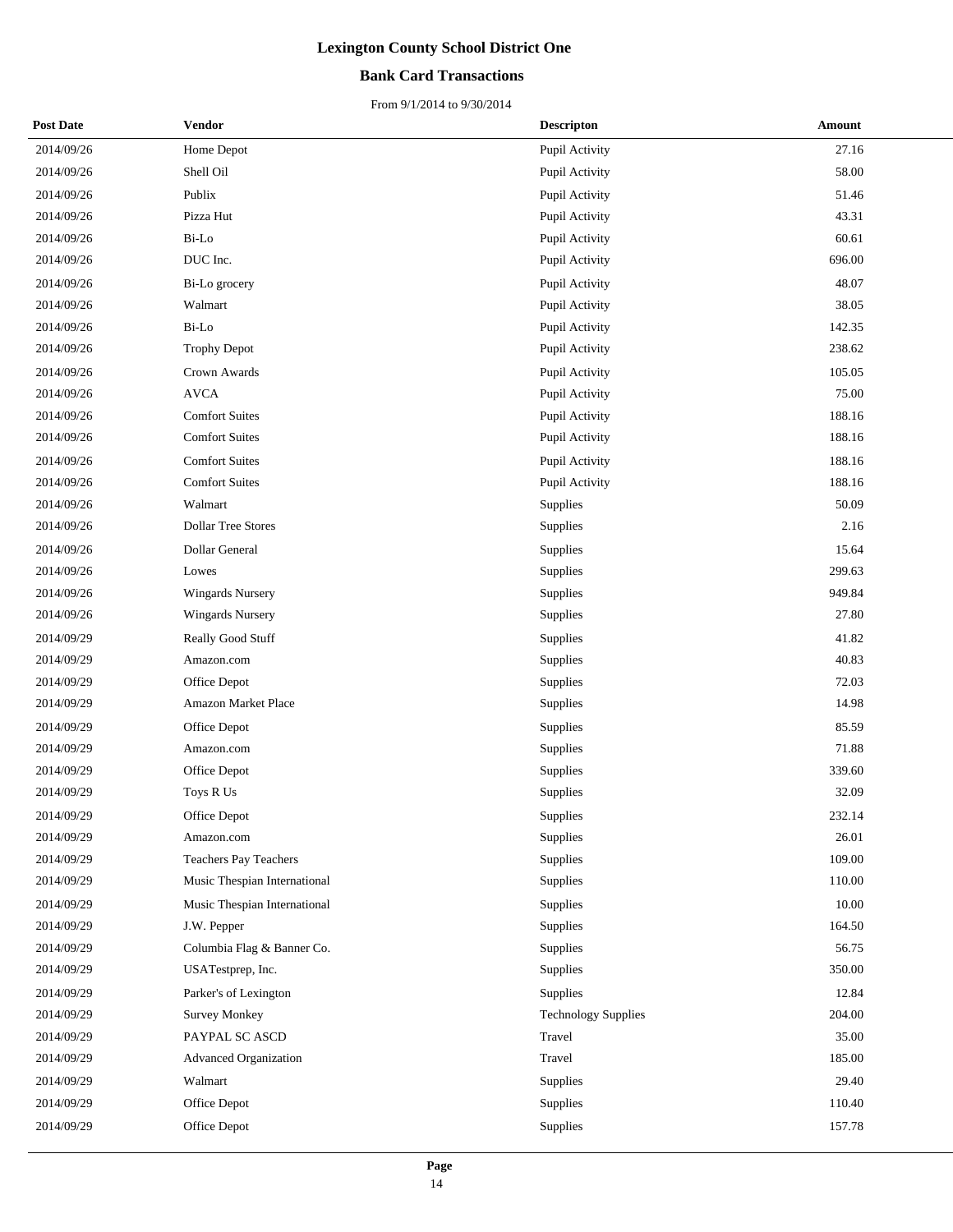#### **Bank Card Transactions**

| <b>Post Date</b> | Vendor                  | <b>Descripton</b>       | Amount |
|------------------|-------------------------|-------------------------|--------|
| 2014/09/29       | Ofice Supply            | Supplies                | 202.02 |
| 2014/09/29       | Storey's Florist        | Supplies                | 114.50 |
| 2014/09/29       | Publix                  | Supplies                | 17.59  |
| 2014/09/29       | Dollar Tree             | Supplies                | 10.70  |
| 2014/09/29       | Bi Lo                   | Supplies                | 27.46  |
| 2014/09/29       | <b>ACTE</b>             | Dues and Fees           | 90.00  |
| 2014/09/29       | Phi Delta Kappa INTL    | Dues and Fees           | 90.00  |
| 2014/09/29       | Walmart                 | Other Objects           | 68.95  |
| 2014/09/29       | SE Industrial Equipment | Repairs and Maintenance | 209.81 |
| 2014/09/29       | <b>LR Hook Tire</b>     | Repairs and Maintenance | 87.31  |
| 2014/09/29       | Sherwin Williams        | Supplies-Maintenace     | 255.70 |
| 2014/09/29       | <b>Exxon Mobile</b>     | Supplies-Maintenace     | 38.43  |
| 2014/09/29       | Shell Oil               | Supplies-Maintenace     | 74.80  |
| 2014/09/29       | Shell Oil               | Supplies-Maintenace     | 66.29  |
| 2014/09/29       | A-Z Lawnmower           | Supplies-Maintenace     | 16.45  |
| 2014/09/29       | AutoZone                | Supplies-Maintenace     | 103.44 |
| 2014/09/29       | Palmetto Winnelson      | Supplies-Maintenace     | 18.26  |
| 2014/09/29       | Shell Oil               | Supplies-Maintenace     | 95.00  |
| 2014/09/29       | <b>Exxon Mobile</b>     | Supplies-Maintenace     | 36.23  |
| 2014/09/29       | A-Z Lawnmower           | Supplies-Maintenace     | 60.03  |
| 2014/09/29       | Shell Oil               | Supplies-Maintenace     | 69.24  |
| 2014/09/29       | Shell Oil               | Supplies-Maintenace     | 95.00  |
| 2014/09/29       | <b>Exxon Mobile</b>     | Supplies-Maintenace     | 20.68  |
| 2014/09/29       | A-Z Lawnmower           | Supplies-Maintenace     | 212.34 |
| 2014/09/29       | Enlows                  | Supplies-Maintenace     | 15.30  |
| 2014/09/29       | Sears                   | Supplies-Maintenace     | 128.38 |
| 2014/09/29       | Shell Oil               | Supplies-Maintenace     | 95.00  |
| 2014/09/29       | Shell Oil               | Supplies-Maintenace     | 95.00  |
| 2014/09/29       | Napa Store              | Supplies-Maintenace     | 42.64  |
| 2014/09/29       | <b>GTC</b>              | Supplies-Maintenace     | 195.00 |
| 2014/09/29       | Enlows                  | Supplies-Maintenace     | 42.43  |
| 2014/09/29       | Jim Hudson Ford         | Supplies-Maintenace     | 52.64  |
| 2014/09/29       | CarQuest                | Supplies-Maintenace     | 9.91   |
| 2014/09/29       | CarQuest                | Supplies-Maintenace     | 89.83  |
| 2014/09/29       | CarQuest                | Supplies-Maintenace     | 58.04  |
| 2014/09/29       | Shell Oil               | Supplies-Maintenace     | 95.00  |
| 2014/09/29       | Enlows                  | Supplies-Maintenace     | 74.34  |
| 2014/09/29       | Enlows                  | Supplies-Maintenace     | 74.88  |
| 2014/09/29       | A-Z Lawnmower           | Repairs and Maintenance | 52.83  |
| 2014/09/29       | A-Z Lawnmower Parts     | Supplies                | 179.90 |
| 2014/09/29       | Lowe's                  | Supplies                | 251.47 |
| 2014/09/29       | Tractor Supply Co.      | Supplies                | 64.19  |
| 2014/09/29       | Lowe's                  | Supplies                | 203.09 |
| 2014/09/29       | Pitt Stop               | Supplies                | 100.00 |
| 2014/09/29       | L.R. Hook Tire Co.      | Supplies                | 15.19  |
|                  |                         |                         |        |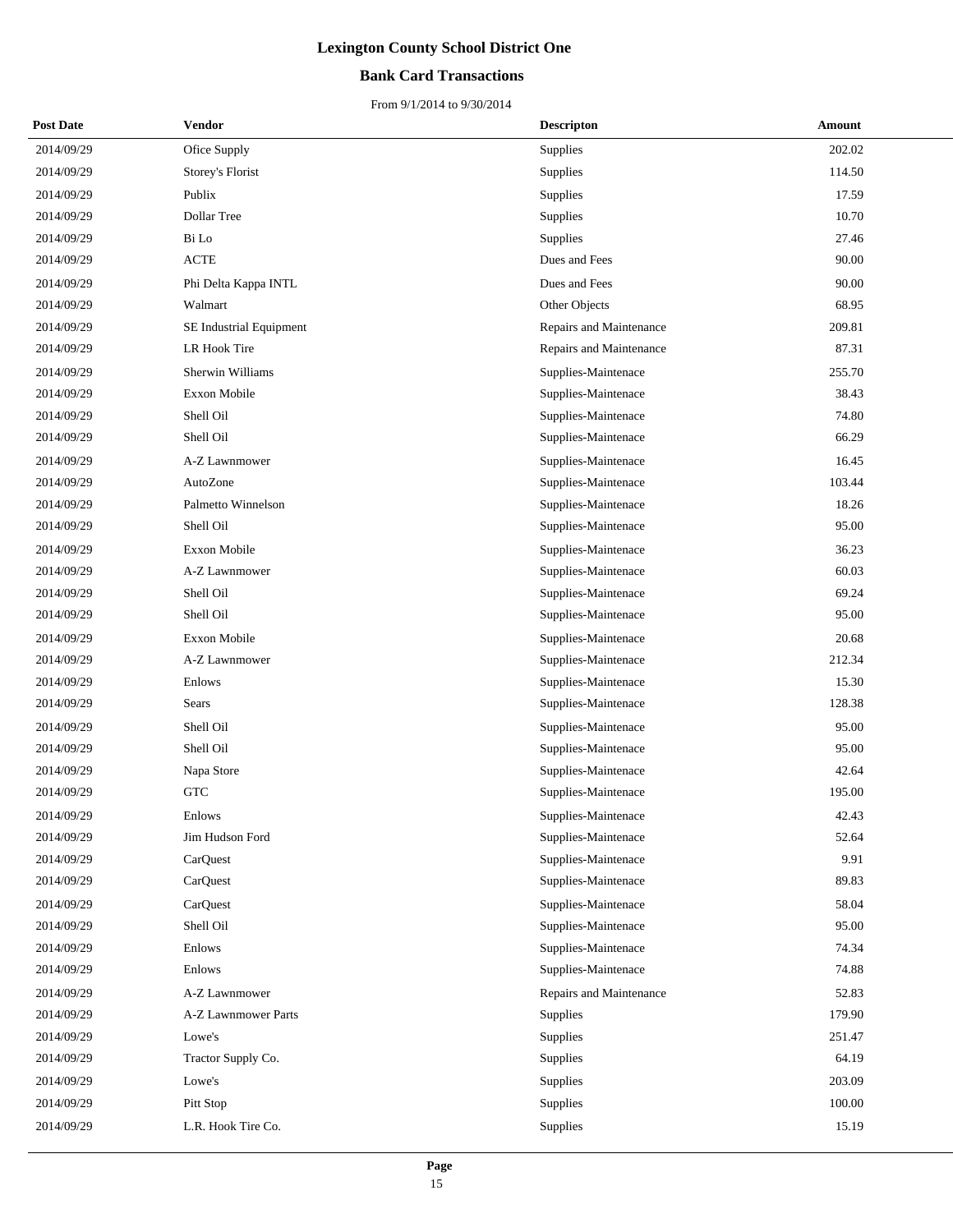#### **Bank Card Transactions**

| <b>Post Date</b> | Vendor             | <b>Descripton</b>   | Amount |
|------------------|--------------------|---------------------|--------|
| 2014/09/29       | The Home Depot     | Supplies            | 25.61  |
| 2014/09/29       | Pitt Stop          | Supplies            | 35.90  |
| 2014/09/29       | Lowe's             | Supplies            | 124.95 |
| 2014/09/29       | A-Z Lawnmower      | Supplies-Maintenace | 304.95 |
| 2014/09/29       | Ferguson           | Supplies-Maintenace | 132.55 |
| 2014/09/29       | Palmetto Winnelson | Supplies-Maintenace | 12.20  |
| 2014/09/29       | Palmetto Winnelson | Supplies-Maintenace | 167.09 |
| 2014/09/29       | Graybar            | Supplies-Maintenace | 60.16  |
| 2014/09/29       | Palmetto Winnelson | Supplies-Maintenace | 611.41 |
| 2014/09/29       | Ferguson           | Supplies-Maintenace | 13.59  |
| 2014/09/29       | A-Z Lawnmower      | Supplies-Maintenace | 79.37  |
| 2014/09/29       | Smith & Jones      | Supplies-Maintenace | 125.63 |
| 2014/09/29       | Palmetto Winnelson | Supplies-Maintenace | 137.92 |
| 2014/09/29       | Derrick's          | Supplies            | 93.00  |
| 2014/09/29       | Sherwin Williams   | Supplies-Maintenace | 95.87  |
| 2014/09/29       | Sherwin Williams   | Supplies-Maintenace | 255.70 |
| 2014/09/29       | Palmetto Winnelson | Supplies-Maintenace | 94.73  |
| 2014/09/29       | AutoZone           | Supplies-Maintenace | 225.47 |
| 2014/09/29       | A-Z Lawnmower      | Supplies-Maintenace | 52.02  |
| 2014/09/29       | Ferguson           | Supplies-Maintenace | 43.20  |
| 2014/09/29       | Home Depot         | Supplies-Maintenace | 59.07  |
| 2014/09/29       | Sherwin Williams   | Supplies-Maintenace | 66.53  |
| 2014/09/29       | City Electric      | Supplies-Maintenace | 129.88 |
| 2014/09/29       | A-Z Lawnmower      | Supplies-Maintenace | 25.52  |
| 2014/09/29       | Sherwin Williams   | Supplies-Maintenace | 100.38 |
| 2014/09/29       | AutoZone           | Supplies-Maintenace | 200.07 |
| 2014/09/29       | Gateway            | Supplies-Maintenace | 86.25  |
| 2014/09/29       | Gateway            | Supplies-Maintenace | 124.54 |
| 2014/09/29       | Smith & Jones      | Supplies-Maintenace | 125.63 |
| 2014/09/29       | City Electric      | Supplies-Maintenace | 83.21  |
| 2014/09/29       | Enlows             | Supplies-Maintenace | 20.64  |
| 2014/09/29       | A-Z Lawnmower      | Supplies-Maintenace | 66.54  |
| 2014/09/29       | Ferguson           | Supplies-Maintenace | 34.24  |
| 2014/09/29       | Ferguson           | Supplies-Maintenace | 117.63 |
| 2014/09/29       | Ferguson           | Supplies-Maintenace | 180.30 |
| 2014/09/29       | Gateway            | Supplies-Maintenace | 78.09  |
| 2014/09/29       | WP Law             | Supplies-Maintenace | 147.95 |
| 2014/09/29       | Ferguson           | Supplies-Maintenace | 27.89  |
| 2014/09/29       | Blanchard          | Supplies-Maintenace | 70.00  |
| 2014/09/29       | Graybar            | Supplies-Maintenace | 109.93 |
| 2014/09/29       | AutoZone           | Supplies-Maintenace | 55.78  |
| 2014/09/29       | The Home Depot     | Supplies-Maintenace | 69.01  |
| 2014/09/29       | Ferguson           | Supplies-Maintenace | 18.62  |
| 2014/09/29       | WP Law             | Supplies-Maintenace | 14.98  |
| 2014/09/29       | Palmetto Winnelson | Supplies-Maintenace | 107.30 |
|                  |                    |                     |        |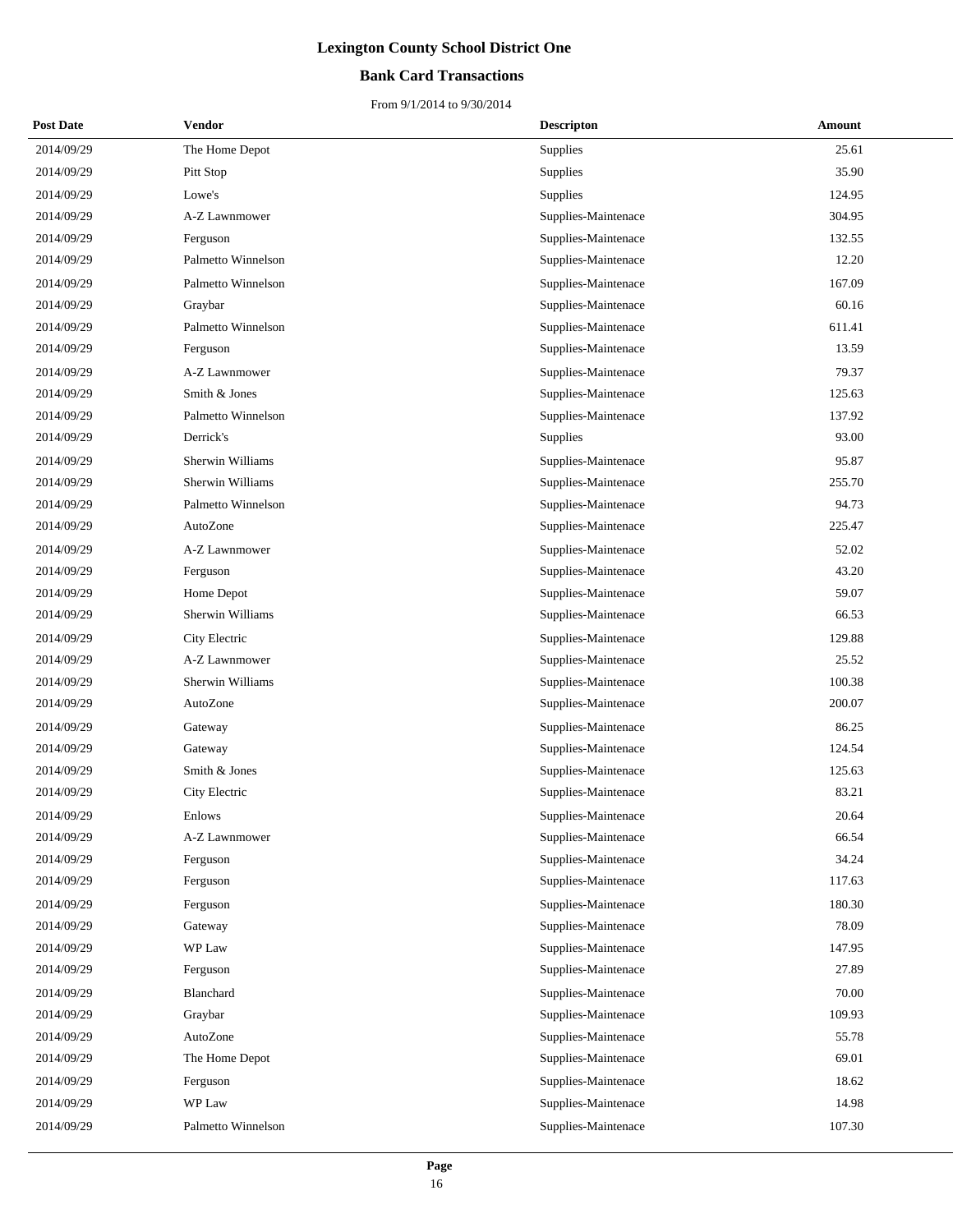#### **Bank Card Transactions**

| <b>Post Date</b> | Vendor                                | <b>Descripton</b>       | Amount |
|------------------|---------------------------------------|-------------------------|--------|
| 2014/09/29       | WP Law                                | Supplies-Maintenace     | 51.93  |
| 2014/09/29       | Palmetto Winnelson                    | Supplies-Maintenace     | 7.44   |
| 2014/09/29       | Sherwin Williams                      | Supplies-Maintenace     | 206.46 |
| 2014/09/29       | Sherwin Williams                      | Supplies-Maintenace     | 42.82  |
| 2014/09/29       | Ed Smith Lumber                       | Supplies-Maintenace     | 22.14  |
| 2014/09/29       | Gateway                               | Supplies-Maintenace     | 113.38 |
| 2014/09/29       | Gateway                               | Supplies-Maintenace     | 166.06 |
| 2014/09/29       | Ferguson                              | Supplies-Maintenace     | 6.42   |
| 2014/09/29       | A-Z Lawnmower                         | Supplies-Maintenace     | 125.28 |
| 2014/09/29       | A-Z Lawnmower                         | Repairs and Maintenance | 51.19  |
| 2014/09/29       | Ferguson                              | Supplies-Maintenace     | 15.68  |
| 2014/09/29       | Palmetto Winnelson                    | Supplies-Maintenace     | 3.28   |
| 2014/09/29       | Pitt Stop Exxon                       | Supplies                | 48.00  |
| 2014/09/29       | Pitt Stop Exxon                       | Supplies                | 40.00  |
| 2014/09/29       | <b>Expressions Vinyl</b>              | Supplies                | 94.99  |
| 2014/09/29       | A-Z Lawnmower                         | Supplies-Maintenace     | 126.69 |
| 2014/09/29       | Ferguson                              | Supplies-Maintenace     | 52.71  |
| 2014/09/29       | WP Law                                | Supplies-Maintenace     | 39.06  |
| 2014/09/29       | WP Law                                | Supplies-Maintenace     | 16.99  |
| 2014/09/29       | Sherwin Williams                      | Supplies-Maintenace     | 66.53  |
| 2014/09/29       | Bearing Dist.                         | Supplies-Maintenace     | 90.26  |
| 2014/09/29       | Ferguson                              | Supplies-Maintenace     | 80.25  |
| 2014/09/29       | Bearing Dist.                         | Supplies-Maintenace     | 53.59  |
| 2014/09/29       | The Trane Company                     | Supplies-Maintenace     | 54.05  |
| 2014/09/29       | Walmart                               | Supplies                | 173.99 |
| 2014/09/29       | Office Depot                          | Supplies                | 123.39 |
| 2014/09/29       | Office Depot                          | Printing and Binding    | 58.71  |
| 2014/09/29       | <b>NCSS</b> Conference                | Travel                  | 329.00 |
| 2014/09/29       | <b>NCSS</b> Conference                | Travel                  | 329.00 |
| 2014/09/29       | <b>NCSS</b> Conference                | Travel                  | 329.00 |
| 2014/09/29       | Delta Airlines                        | Travel                  | 298.20 |
| 2014/09/29       | Delta Airlines                        | Travel                  | 298.20 |
| 2014/09/29       | Delta Airlines                        | Travel                  | 298.20 |
| 2014/09/29       | Office Depot                          | Supplies                | 266.68 |
| 2014/09/29       | Office Depot                          | Supplies                | 272.84 |
| 2014/09/29       | Office Depot                          | Supplies                | 116.50 |
| 2014/09/29       | Office Depot                          | Supplies                | 529.92 |
| 2014/09/29       | Office Depot                          | Supplies                | 167.66 |
| 2014/09/29       | Office Depot                          | Supplies                | 248.79 |
| 2014/09/29       | Office Depot                          | Supplies                | 429.85 |
| 2014/09/29       | <b>JROTC</b> Exchange                 | Pupil Activity          | 153.85 |
| 2014/09/29       | Amazon.com                            | Pupil Activity          | 767.43 |
| 2014/09/29       | <b>Educational Theatre Associatio</b> | Pupil Activity          | 75.00  |
| 2014/09/29       | Amazon                                | Pupil Activity          | 24.99  |
| 2014/09/29       | Chef's Store                          | Pupil Activity          | 257.85 |
|                  |                                       |                         |        |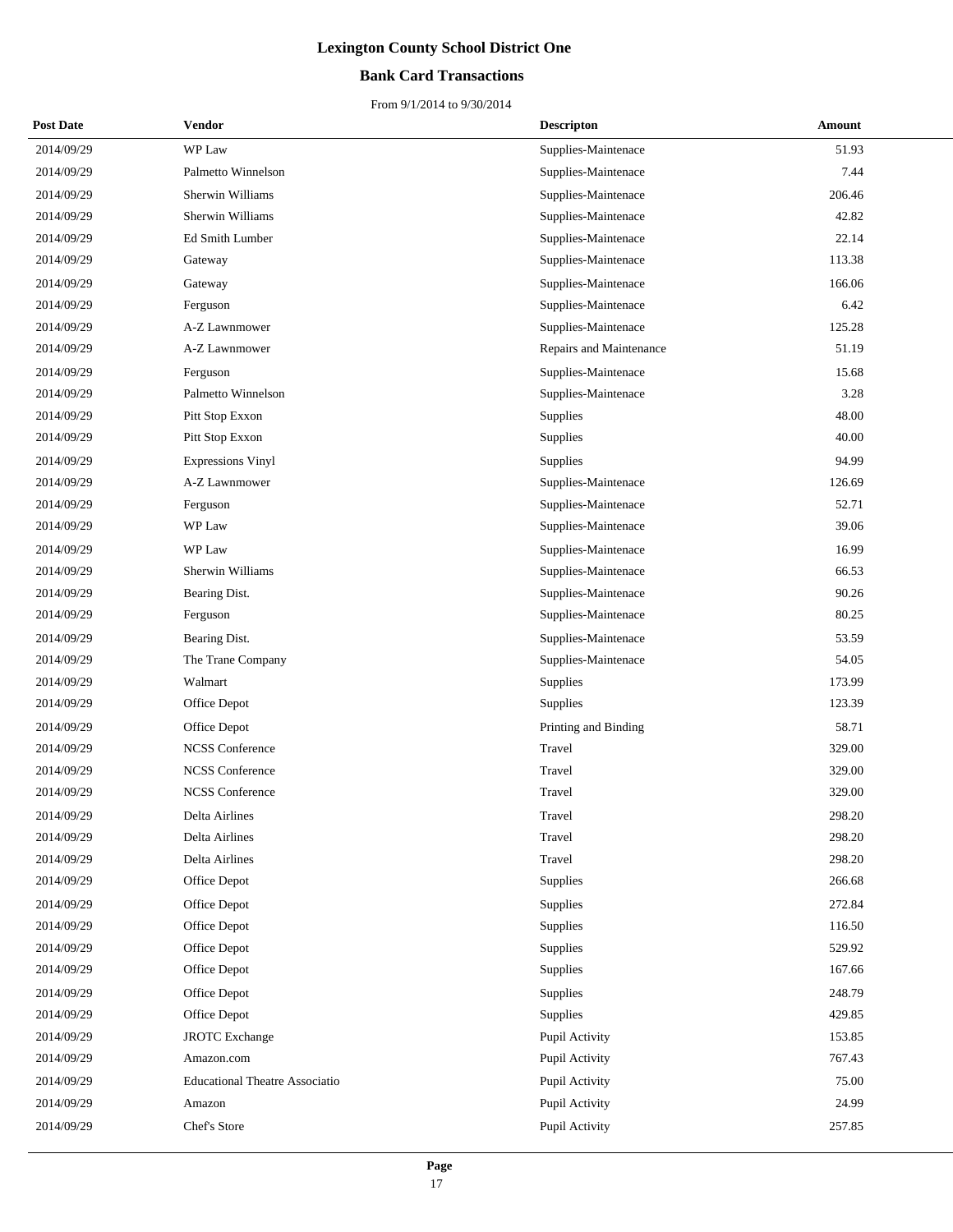#### **Bank Card Transactions**

| <b>Post Date</b> | Vendor                      | <b>Descripton</b>    | Amount    |
|------------------|-----------------------------|----------------------|-----------|
| 2014/09/29       | Bi-Lo                       | Pupil Activity       | 78.92     |
| 2014/09/29       | Columbia Flag and Banner    | Pupil Activity       | 83.50     |
| 2014/09/29       | Amazon Market Place         | Pupil Activity       | 32.54     |
| 2014/09/29       | Teachers Pay Teachers       | Pupil Activity       | 58.49     |
| 2014/09/29       | Heinemann                   | Pupil Activity       | 173.63    |
| 2014/09/29       | Office Depot                | Pupil Activity       | 292.99    |
| 2014/09/29       | New Providence Elementary   | Pupil Activity       | 1.00      |
| 2014/09/29       | Amazon.com                  | Pupil Activity       | 133.60    |
| 2014/09/29       | Music Theatre International | Supplies             | 640.00    |
| 2014/09/30       | Target                      | Supplies             | 25.59     |
| 2014/09/30       | Tonerprice.com              | Supplies             | $-163.20$ |
| 2014/09/30       | Walmart                     | Supplies             | 9.60      |
| 2014/09/30       | <b>Ellison Education</b>    | <b>Supplies</b>      | 36.00     |
| 2014/09/30       | Office Depot                | Supplies             | 21.38     |
| 2014/09/30       | Office Depot                | Supplies             | 40.85     |
| 2014/09/30       | Cable & Connections         | Supplies             | 31.15     |
| 2014/09/30       | Unibind - Peleman           | Supplies             | 21.91     |
| 2014/09/30       | Office Depot                | Supplies             | 21.38     |
| 2014/09/30       | Wayfair                     | Supplies             | 12.58     |
| 2014/09/30       | <b>Custom Embroidery</b>    | Supplies             | 81.00     |
| 2014/09/30       | Monoprice                   | Supplies             | 12.05     |
| 2014/09/30       | Nystrom                     | Supplies             | 31.67     |
| 2014/09/30       | Amazon.com                  | Supplies             | 67.55     |
| 2014/09/30       | Amazon.co                   | Supplies             | 176.52    |
| 2014/09/30       | AliExpress                  | Supplies             | 22.78     |
| 2014/09/30       | Dollar General              | Supplies             | 64.20     |
| 2014/09/30       | Dollar General              | Supplies             | 19.26     |
| 2014/09/30       | Dollar General              | Supplies             | 38.52     |
| 2014/09/30       | Walmart                     | Supplies             | 49.73     |
| 2014/09/30       | Audible                     | Library Books        | 214.48    |
| 2014/09/30       | Audible                     | Library Books        | 448.50    |
| 2014/09/30       | Audible                     | <b>Library Books</b> | 79.90     |
| 2014/09/30       | Office Depot                | Supplies             | 37.94     |
| 2014/09/30       | Monoprice Inc               | Supplies             | 69.91     |
| 2014/09/30       | Office Depot                | Supplies             | 39.95     |
| 2014/09/30       | Lowe's                      | Supplies             | 43.61     |
| 2014/09/30       | Sears                       | Supplies             | 69.81     |
| 2014/09/30       | Triangle Safe & Lock        | Supplies             | 17.66     |
| 2014/09/30       | Shell                       | Supplies             | 66.75     |
| 2014/09/30       | Smith and Jones             | Supplies             | 117.70    |
| 2014/09/30       | Lowe's                      | Supplies             | 119.35    |
| 2014/09/30       | Ed Smith Lumber             | Supplies             | 16.85     |
| 2014/09/30       | Derrick's Service           | Supplies             | 55.31     |
| 2014/09/30       | Amazon                      | Supplies             | 37.62     |
| 2014/09/30       | Murphy Express              | Supplies             | 74.75     |
|                  |                             |                      |           |